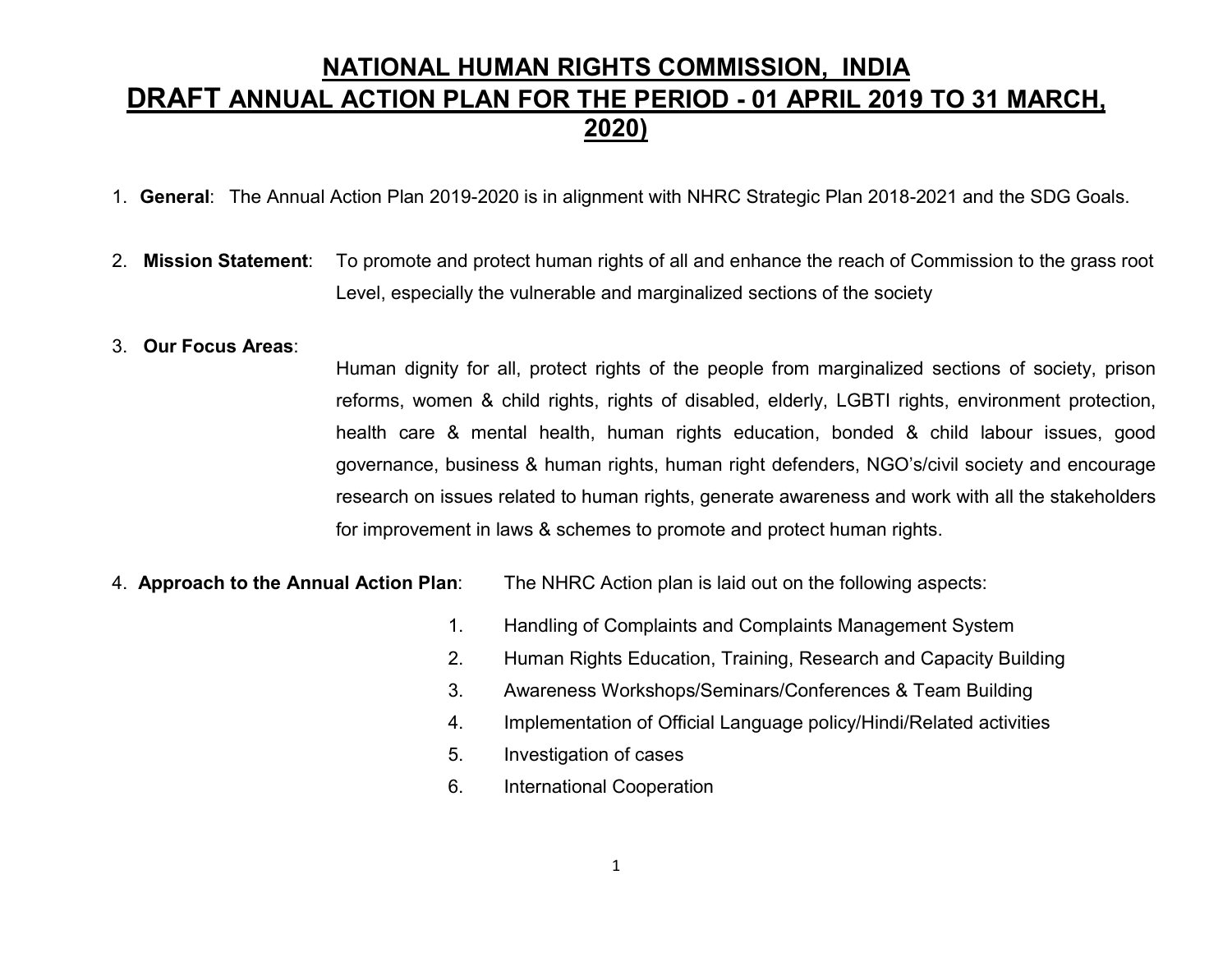|                            | 1 <sup>st</sup> QUARTER (April to June 2019)                                                                                                                                                                                                                                                                                                                            |                             |                                   |                                            |                 |                                                                                                                                                                                                                                               |  |  |
|----------------------------|-------------------------------------------------------------------------------------------------------------------------------------------------------------------------------------------------------------------------------------------------------------------------------------------------------------------------------------------------------------------------|-----------------------------|-----------------------------------|--------------------------------------------|-----------------|-----------------------------------------------------------------------------------------------------------------------------------------------------------------------------------------------------------------------------------------------|--|--|
| $\overline{\mathsf{SI}}$ . | <b>Activity</b>                                                                                                                                                                                                                                                                                                                                                         | Date/Month                  | <b>Place</b>                      | <b>Section Unit</b>                        | <b>Priority</b> | <b>Assessment /Remarks</b>                                                                                                                                                                                                                    |  |  |
| No.                        |                                                                                                                                                                                                                                                                                                                                                                         |                             |                                   |                                            |                 |                                                                                                                                                                                                                                               |  |  |
| $\overline{1}$ .           | Workshop of APF on Blended<br><b>Learning Project</b>                                                                                                                                                                                                                                                                                                                   | $2 - 3$<br>April<br>2019    | Bangkok,<br>Thailand              | Coordination<br>Section                    | High            | Mrs. Manzil Saini, SSP<br>Shri O<br>P<br>Vyas,<br>and<br>AR(Law) will attend the<br>workshop<br><b>Blended</b><br><b>Learning Project</b>                                                                                                     |  |  |
| 2.                         | International<br>Conference<br>on<br>National,<br>Regional<br>and<br>International mechanisms<br>on<br>combat impunity and ensure<br>accountability<br>under<br>international law organized by<br>National<br>Human<br><b>Rights</b><br>Committee<br>Qatar<br>in<br>in<br>cooperation with UN Office of<br>the High Commissioner for HR<br>and the European Parliament. | $14 - 15$<br>April<br>2019  | Doha, Qatar                       | Coordination<br>Section                    | High            | Sh.<br>Surajit<br>Dey,<br>Registrar(Law) will attend<br>and share Commission's<br>National,<br>views<br>on<br>Regional and International<br>mechanisms on combat<br>impunity<br>and<br>ensure<br>accountability<br>under<br>international law |  |  |
| 3.                         | 10 <sup>th</sup> Session of UN Open Ended<br><b>Working Group on Ageing</b>                                                                                                                                                                                                                                                                                             | $15 - 18$<br>April<br>2019  | York,<br><b>New</b><br><b>USA</b> | Coordination<br>Section/<br>Research Divn. | High            | Delegation headed by CP<br>accompanied with Spouse<br>of CP and SG.                                                                                                                                                                           |  |  |
| 4.                         | Open House discussion on<br><b>Food Security and Nutrition</b>                                                                                                                                                                                                                                                                                                          | 12 April 2019               | <b>NHRC</b>                       | Research<br><b>Division</b>                | High            | CP & Member (JK)<br><b>Right to Food</b>                                                                                                                                                                                                      |  |  |
| $\overline{5}$ .           | Open House Discussion: Core<br>Group Meeting on Bonded and<br><b>Migrant Labour</b>                                                                                                                                                                                                                                                                                     | April 2019                  | <b>NHRC</b>                       | PRP&P/BL<br>Divn.                          | High            | $\overline{of}$<br>the<br>Assessment<br>of<br>the<br>implementation<br>Acts. Focus on SDG - 8<br>& 16                                                                                                                                         |  |  |
| 6.                         | Meeting on Pilot Project on<br><b>Ensuring Food Security</b>                                                                                                                                                                                                                                                                                                            | April 2019                  | <b>NHRC</b>                       | PRP&P/BL<br>Divn.                          | High            | Ensuring food security for<br>the necessitous people.<br>Focus on SDG-2                                                                                                                                                                       |  |  |
| $\overline{7}$ .           | 2019 - Partnership Programme<br>for Human Rights<br><b>Officers</b><br>organized NHRC Korea                                                                                                                                                                                                                                                                             | $27 - 31$<br>May, I<br>2019 | Seoul,<br>South Korea             | Coordination<br>Section                    | High            | Shri Prabhat Singh, DG(I)<br>will attend                                                                                                                                                                                                      |  |  |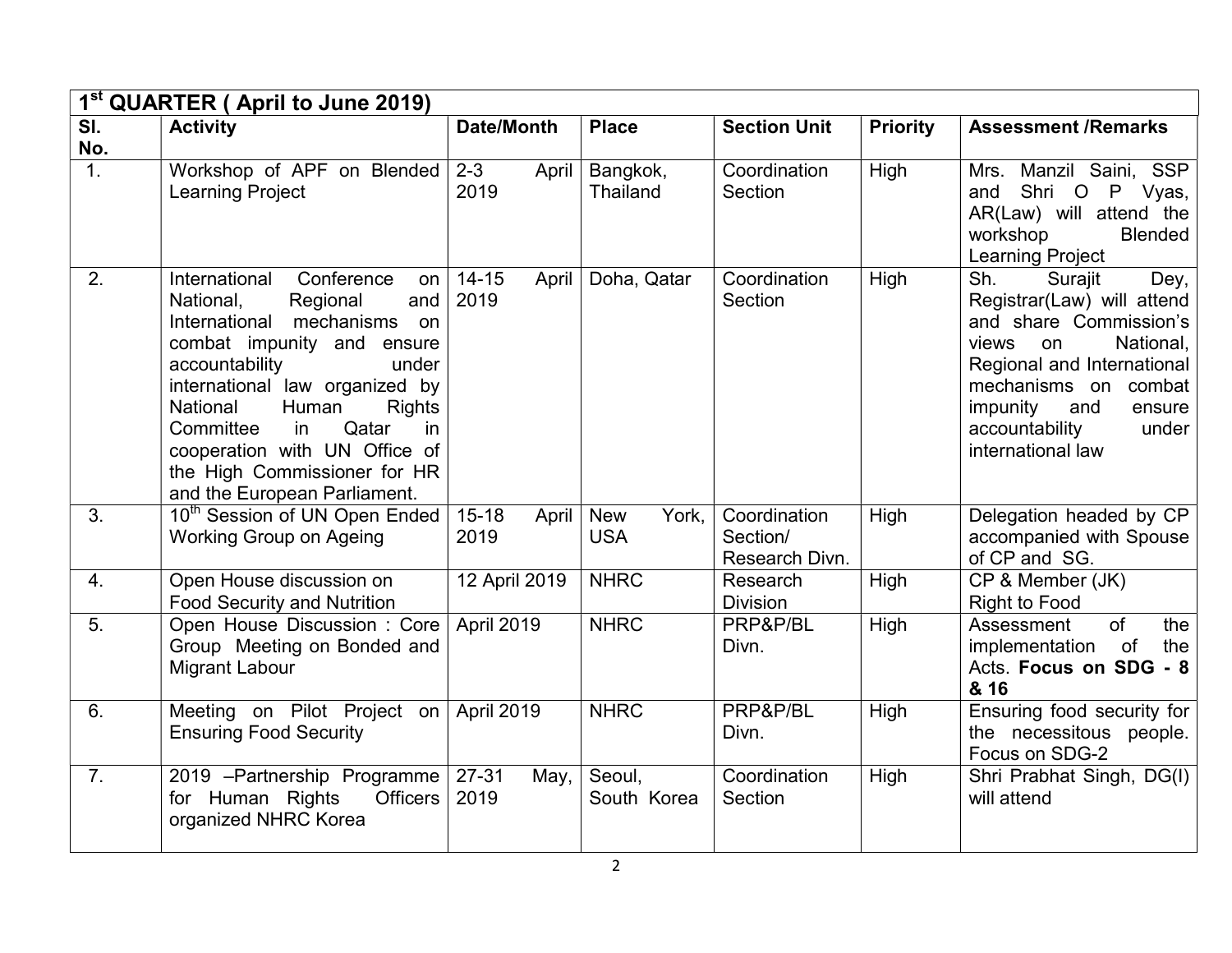| 8.  | Presentation<br>research<br>on<br>project- Custodial Justice: An<br>investigation<br>on<br>of<br>causes<br>deaths in UP, WB, Maharashtra<br>and Tamil Nadu - By: TISS,<br>Mumbai | April/May<br>2019 | <b>NHRC</b>            | Research<br><b>Division</b>     | High   | Right to life with dignity $-$<br>custodial justice                                                                                                                                          |
|-----|----------------------------------------------------------------------------------------------------------------------------------------------------------------------------------|-------------------|------------------------|---------------------------------|--------|----------------------------------------------------------------------------------------------------------------------------------------------------------------------------------------------|
| 9.  | Inviting Expression of Interest<br>for the new research proposals                                                                                                                | April 2019        | <b>NHRC</b>            | Research<br><b>Division</b>     | Medium | All Human Rights issues                                                                                                                                                                      |
| 10. | Process for award scheme for<br>Short films on Human rights<br>issues                                                                                                            | April 2019        | New Delhi              | M&C Unit                        | Medium |                                                                                                                                                                                              |
| 11. | <b>Moot Court Competition</b>                                                                                                                                                    | April-June        | Gandhinagar<br>Gujarat | SRO(T) Unit                     | High   | 100 + Law Students                                                                                                                                                                           |
| 12. | In-house Gender Sensitization<br>Workshop: To be organized for<br>all employees of NHRC                                                                                          | April 2019        | As directed<br>by SG   | Research<br><b>Division</b>     | Medium | To<br>inculcate<br>of<br>understanding<br>the<br>gender specific roles and<br>to deal with related cases<br>efficiently.                                                                     |
| 13. | Amend/review of Recruitment   April 2019<br>Rules of NHRC.                                                                                                                       |                   | <b>NHRC</b>            | <b>Establishment</b><br>Section | High   | The draft recruitment rules<br>approved by the Full<br>Commission forwarded to<br>MHA for notification. The<br>is<br>matter<br>under<br>consideration with MHA.                              |
| 14. | Enhancement and<br>Strengthening of manpower of<br><b>NHRC</b>                                                                                                                   | April 2019        | <b>NHRC</b>            | Establishment<br>Section        | High   | The proposal for creation<br>of additional posts in the<br>NHRC on the directions of<br>Hon'ble Supreme Court<br>has been forwarded to<br>MHA. The matter is under<br>consideration with MHA |
| 15. | First Advisory Board Meeting of<br>Hindi Journal                                                                                                                                 | April 2019        | <b>NHRC</b>            | <b>Hindi Section</b>            | High   | To raise awareness of<br>Rajbasha(Hindi)<br>Member(JK)                                                                                                                                       |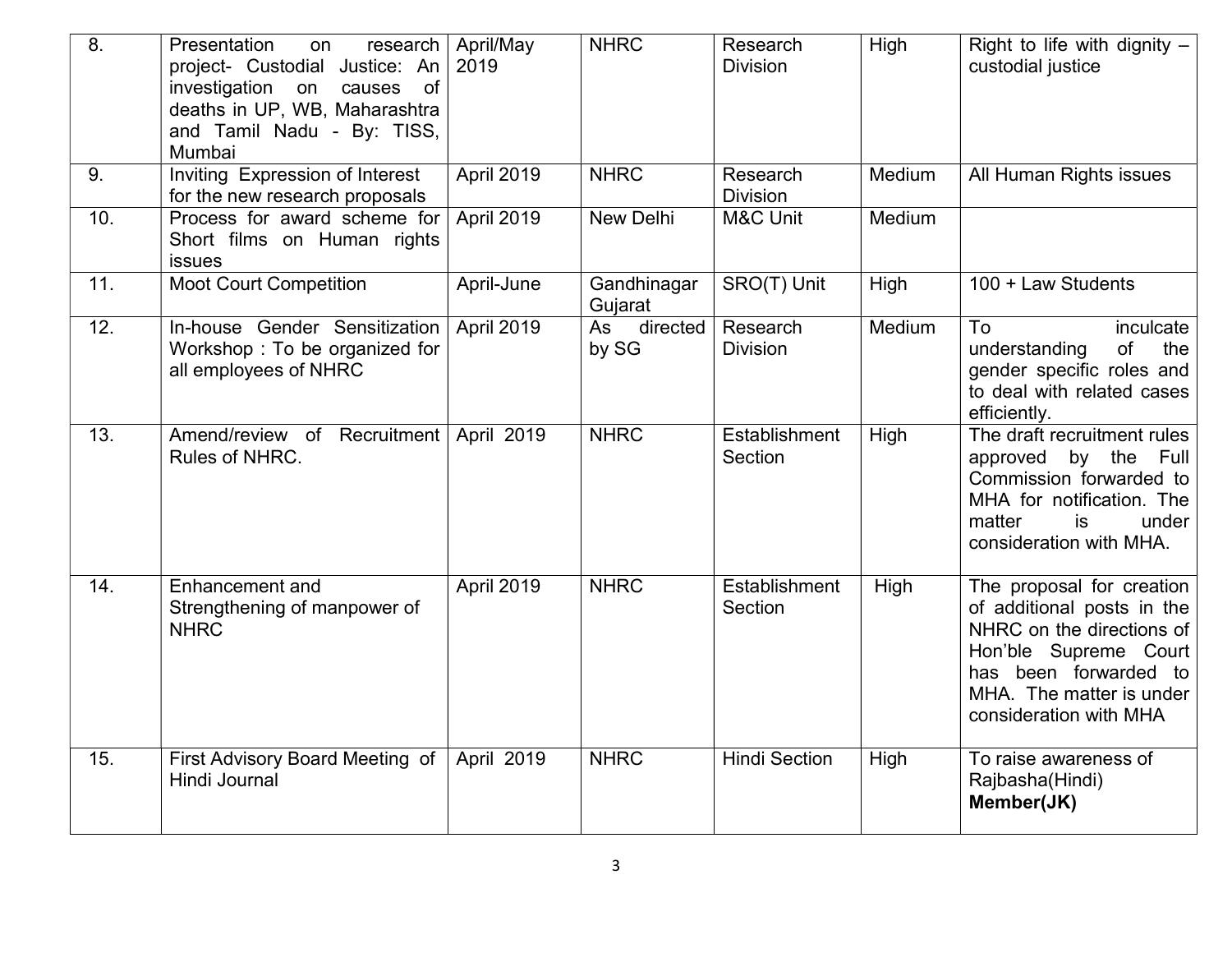| 16.                                                 | <b>Short Term Internship</b><br>Programmes for Law Students                                                                                              | April-June                                     | NHRC, New<br>Delhi | SRO(T) Unit             | Medium | 60-70 Students                                                                                                                                                                                                                                                                                                |  |  |  |
|-----------------------------------------------------|----------------------------------------------------------------------------------------------------------------------------------------------------------|------------------------------------------------|--------------------|-------------------------|--------|---------------------------------------------------------------------------------------------------------------------------------------------------------------------------------------------------------------------------------------------------------------------------------------------------------------|--|--|--|
| 17.                                                 | Design<br>development<br>&<br>of<br><b>Rights</b><br>Commission<br>Human<br>Network (HRCNet).<br>SSA to give monthly feed back<br>to SG on the progress. | April 2019                                     | <b>NHRC</b>        | <b>Computer Cell</b>    | High   | A portal to be developed<br>providing<br>common<br>for<br>platform to NHRC, India<br>as well as to State Human<br>Rights Commissions in<br>India where complainants<br>can be lodged regarding<br>human rights violations<br>complainants<br>and<br>can<br>view the complaint status/<br>disposal etc online. |  |  |  |
| REGULAR EVENTS WHICH ARE SPREAD THROUGHOUT THE YEAR |                                                                                                                                                          |                                                |                    |                         |        |                                                                                                                                                                                                                                                                                                               |  |  |  |
| 18.                                                 | Meeting on Administrative and<br>Programme Business Agenda<br>items                                                                                      | <b>Every Month</b>                             | <b>NHRC</b>        | Coordination<br>Section | High   | of<br>Agenda<br>items<br>Administrative<br>and<br>Programme<br><b>Business</b><br>agenda items are placed<br>before the FC for decision.                                                                                                                                                                      |  |  |  |
| 19.                                                 | <b>Full Commission Meetings</b>                                                                                                                          | Every<br>Monday                                | <b>NHRC</b>        | <b>Law Division</b>     | High   | Cases are put up by the<br>Law Division for decision                                                                                                                                                                                                                                                          |  |  |  |
| 20.                                                 | Division Bench / Single Bench                                                                                                                            | As<br>per<br>availability<br>of<br>CP /Members | <b>NHRC</b>        | <b>Law Division</b>     | High   | Cases are put up by the<br>Law Division for decision                                                                                                                                                                                                                                                          |  |  |  |
| $\overline{21}$ .                                   | Comments of the Commission<br>on Acts/Bills, cabinet notes etc.<br>received from Govt.                                                                   | As and when $ $<br>received                    | <b>NHRC</b>        | Coordination<br>Section | High   | The Commission gives its<br>comments/recommendati<br>ons on the bills/acts as<br>and when forwarded by<br>the Govt.                                                                                                                                                                                           |  |  |  |
| 22.                                                 | <b>Swatchh Bharat Mission</b>                                                                                                                            | regular<br>At<br>intervals                     | <b>NHRC</b>        | <b>GA Section</b>       | High   | Organizing special drives<br>for cleanliness at MAB<br>premises                                                                                                                                                                                                                                               |  |  |  |
| 23.                                                 | Monthly News letters                                                                                                                                     | Monthly                                        | <b>NHRC</b>        | <b>M&amp;C Unit</b>     | High   | Activities and important<br>events of NHRC                                                                                                                                                                                                                                                                    |  |  |  |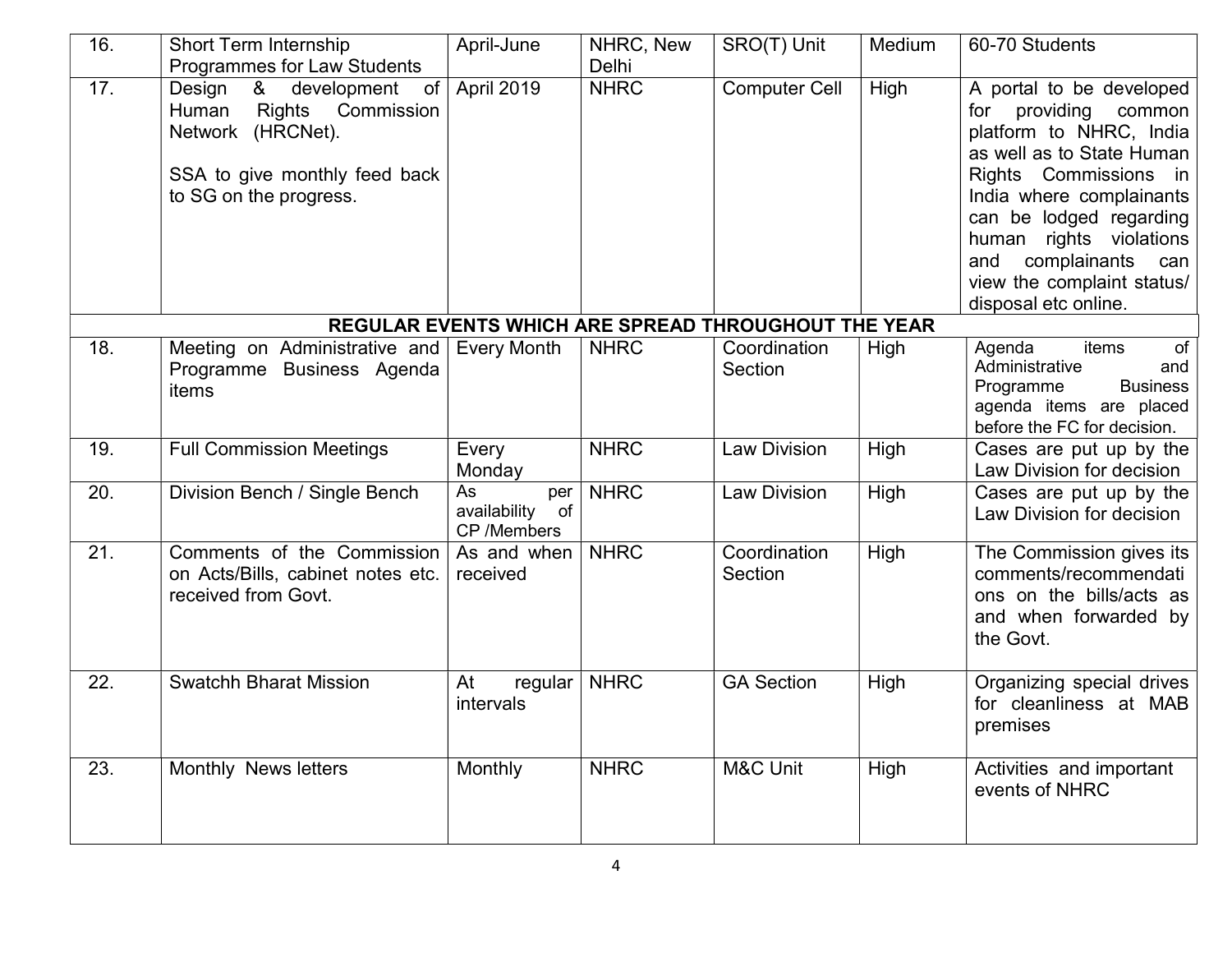| 24. | Spot enquiries in important Throughout<br>cases of fake encounters, extra<br>judicial killings etc.                                                                               | the year               | <b>NHRC</b>    | Investigation<br><b>Division</b>                                       | High   | have<br>first<br>hand<br>To<br>information on significant<br>cases, improve Visibility,<br>outreach and credibility of<br>the Commission.                                                                                                                                                        |
|-----|-----------------------------------------------------------------------------------------------------------------------------------------------------------------------------------|------------------------|----------------|------------------------------------------------------------------------|--------|--------------------------------------------------------------------------------------------------------------------------------------------------------------------------------------------------------------------------------------------------------------------------------------------------|
| 25. | Visits of Special Rapporteurs to<br>different parts of the<br>country<br>and collect first hand reports                                                                           | Throughout<br>the Year | <b>NHRC</b>    | Coordination<br>Section/<br>Research<br>Division/<br>PRP&P/BL<br>Divn. | High   | Special<br>Zonal<br>Rapporteurs, work like<br>eyes and ears of NHRC.<br>These are like extended<br>arms of NHRC, which<br>reach to various places.<br>They deal with issues like<br>bonded labour, starvation<br>deaths, mental health,<br>custodial justice, prisons,<br>mental healthcare etc. |
| 26. | Visit of delegations to NHRC                                                                                                                                                      | Throughout<br>the year | <b>NHRC</b>    | SRO(T) Unit                                                            | Medium | 200-300                                                                                                                                                                                                                                                                                          |
| 27. | Online Course on Human Rights                                                                                                                                                     | Throughout<br>the year | All over India | SRO(T) Unit                                                            | Medium |                                                                                                                                                                                                                                                                                                  |
| 28. | <b>Online Educational Courses on</b><br>Human Rights through<br><b>SWAYAM Portal</b>                                                                                              | Throughout<br>the year | All over India | SRO(T) Unit                                                            | Medium |                                                                                                                                                                                                                                                                                                  |
| 29. | Rights<br>Human<br>Literacy,<br>&<br>Training<br>Awareness<br>Programmes (1-Day, 2 Days &<br>for<br>3<br>Universities/<br>Days)<br>Colleges, Govt. Trg. Institutes,<br>NGOs, etc. | Throughout<br>the Year | All over India | SRO(T) Unit                                                            | Medium | Stakeholders (25+ Trg.<br>Prgs.) with 2500 above<br>participants                                                                                                                                                                                                                                 |
| 30. | Scanning &<br>digitization<br>of<br>Commissions files and records                                                                                                                 | Throughout<br>the Year | <b>NHRC</b>    | <b>Computer Cell</b>                                                   | Medium |                                                                                                                                                                                                                                                                                                  |
| 31. | Online HR Pledge for individuals<br>and organizations                                                                                                                             | Throughout<br>the Year | <b>NHRC</b>    | <b>Computer Cell</b>                                                   | Medium |                                                                                                                                                                                                                                                                                                  |
| 32. | Linking of approximately 3 lakhs<br>Common Service Centre (CSC)<br>with the Online Complaint Filing<br>system of NHRC from the<br>existing 750 CSC                                | Throughout<br>the Year | <b>NHRC</b>    | <b>Computer Cell</b>                                                   | High   |                                                                                                                                                                                                                                                                                                  |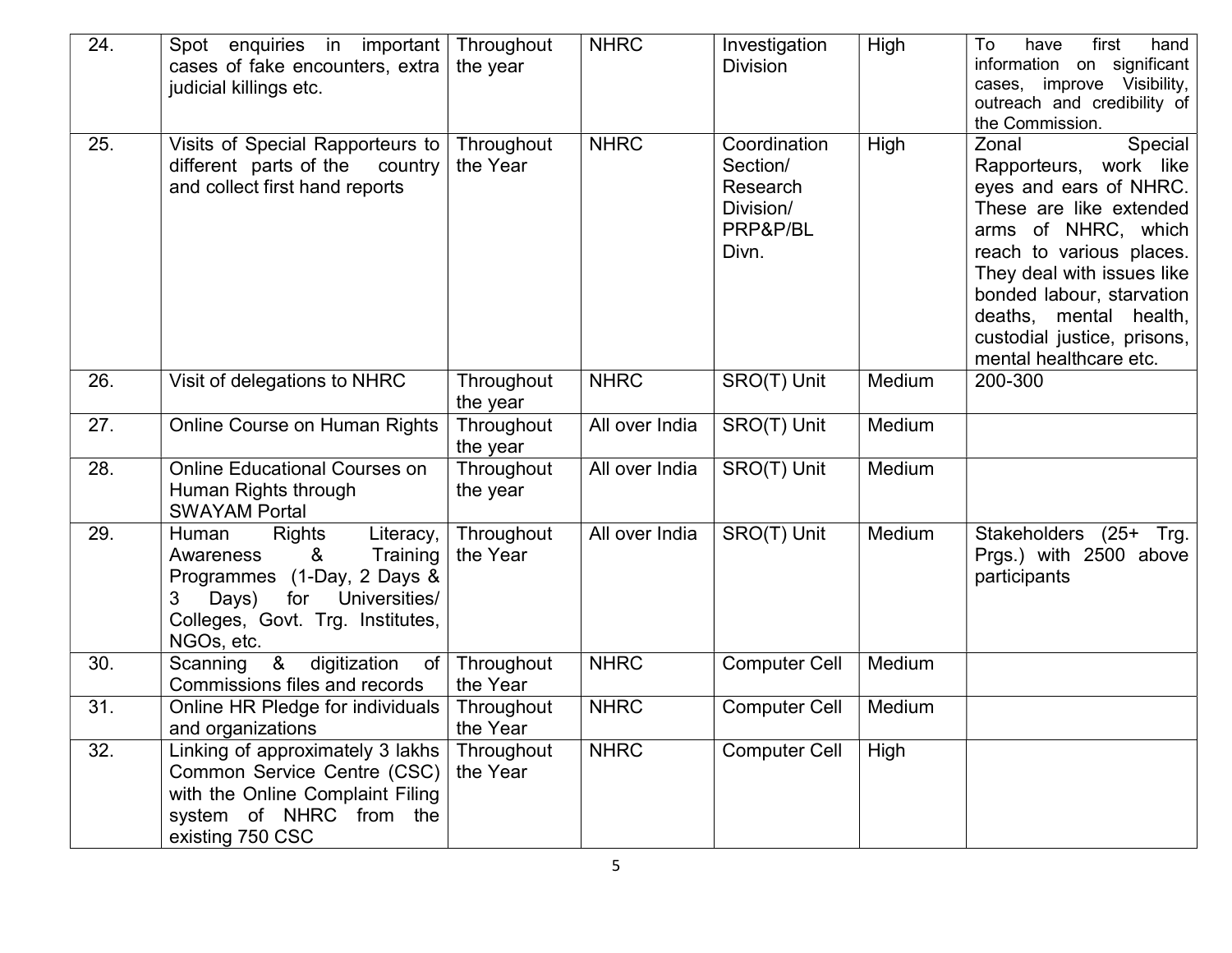| 33.                                                                             | of<br>video<br>Optimal<br>use<br>conferencing for communicating<br>with Govt. Authorities etc.                                                                                                                             | Throughout<br>the Year          | <b>NHRC</b> | <b>Computer Cell</b>               | High   |                                                                                         |  |  |
|---------------------------------------------------------------------------------|----------------------------------------------------------------------------------------------------------------------------------------------------------------------------------------------------------------------------|---------------------------------|-------------|------------------------------------|--------|-----------------------------------------------------------------------------------------|--|--|
| 34.                                                                             | Backup of database, software<br>applications and NHRC website                                                                                                                                                              | Throughout<br>the Year          | <b>NHRC</b> | <b>Computer Cell</b>               | High   |                                                                                         |  |  |
| 35.                                                                             | Training/Lecture on CMS, HRC<br>Net Portal, Website Resources<br>Online Human<br><b>Rights</b><br>and<br>Pledge to NHRC, SHRC, govt.<br><b>Officials</b><br><b>Students</b><br>and<br><sub>of</sub><br><b>Universities</b> | Throughout<br>the Year          | <b>NHRC</b> | <b>Computer Cell</b>               | Medium |                                                                                         |  |  |
| 36.                                                                             | Preparation of statements and<br>charts for workshops, seminars,<br>newsletters, website and<br><b>Parliament Questions</b>                                                                                                | Throughout<br>the year          | <b>NHRC</b> | <b>Computer Cell</b>               | Medium |                                                                                         |  |  |
| Items from SI. No. 18 to 36 are recurring in nature and are held in every month |                                                                                                                                                                                                                            |                                 |             |                                    |        |                                                                                         |  |  |
| 37.                                                                             | <b>Open House Session on</b><br><b>Gender Equality &amp; Economic</b><br>Development - Issues and<br>challenges                                                                                                            | <b>May 2019</b>                 | <b>NHRC</b> | <b>Research</b><br><b>Division</b> | High   | <b>Issues and challenges</b><br>Focus on SDG 5 & 8<br>Member(JK)                        |  |  |
| 38.                                                                             | Meeting of Editorial Board of<br><b>NHRC English Journal</b>                                                                                                                                                               | <b>May 2019</b>                 | <b>NHRC</b> | Research<br><b>Division</b>        | High   | <b>CP &amp; Members</b><br>Human Rights awareness                                       |  |  |
| 39.                                                                             | Meeting on International Treaty<br>Mechanism:<br>Committee on the Elimination of<br>Racial Discrimination (CERD) -<br><b>RATIFIED</b>                                                                                      | May 2019                        | <b>NHRC</b> | <b>Law Division</b>                | Medium | To<br>monitor<br>implementation<br>of core<br>international<br>human<br>rights treaties |  |  |
| 40.                                                                             | Open House: Discussion on<br><b>Manual Scavenging</b>                                                                                                                                                                      | $24^{\text{th}}$<br>May<br>2019 | <b>NHRC</b> | PRP&P/BL<br><b>Division</b>        | High   | Assessment<br>of<br>implementation of the Act                                           |  |  |
| 41.                                                                             | <b>Publication of Disability Manual</b>                                                                                                                                                                                    | May / June,<br>2019             | <b>NHRC</b> | Research<br><b>Division</b>        | High   | Rights of PWD - raising<br>awareness                                                    |  |  |
| 42.                                                                             | Meeting of Core Group on Right<br>to Food                                                                                                                                                                                  | May 2019                        | <b>NHRC</b> | Research<br><b>Division</b>        | High   | Member(JK) Right to<br>Food                                                             |  |  |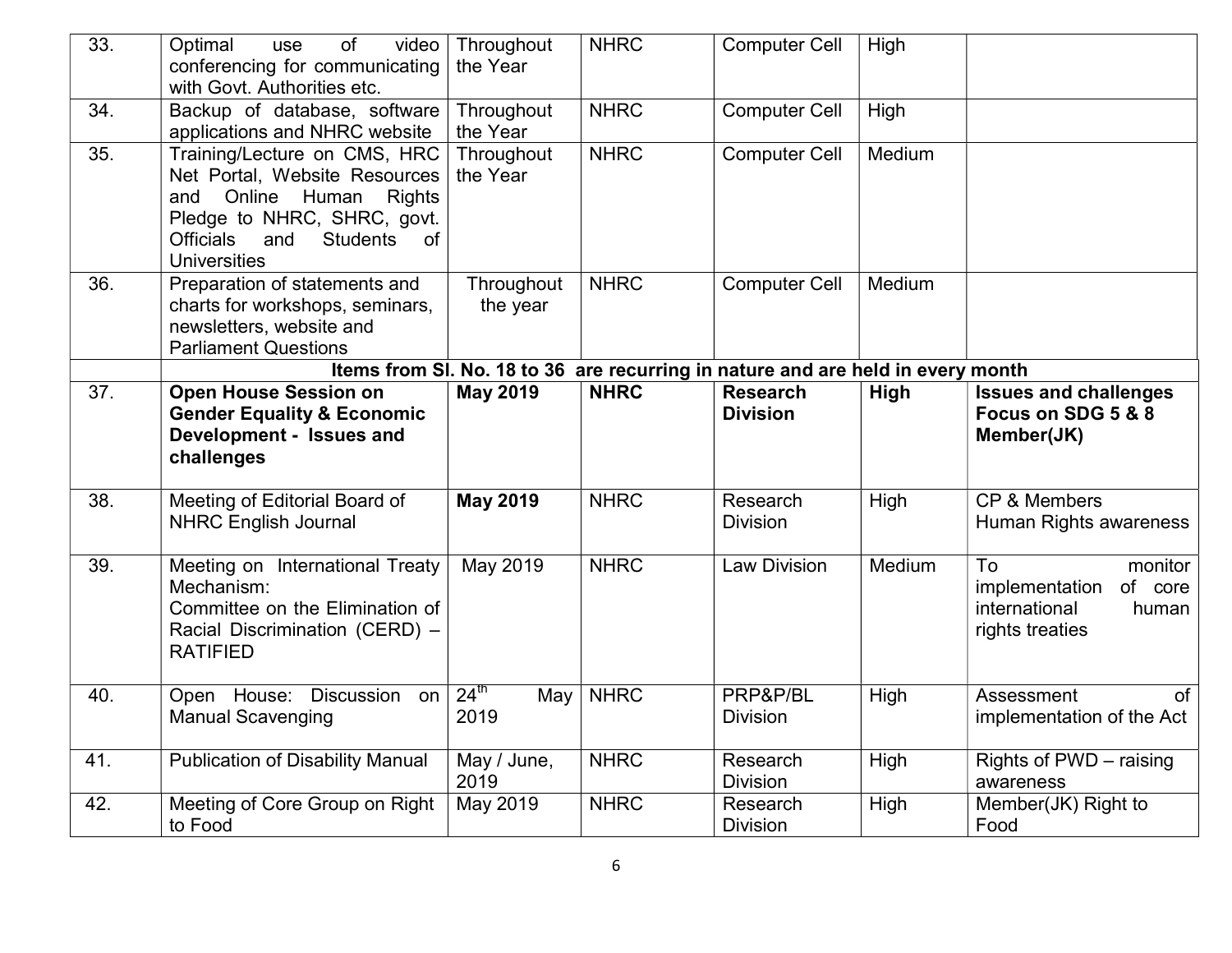| 43. | Meeting<br>of<br>Committee<br>on<br>Amendment to Prison Act, 1984                                                                                     | May 2019        | <b>NHRC</b>      | PRP&P/BL<br><b>Division</b>                  | High          | Policy Intervention                                                                                                                                                             |
|-----|-------------------------------------------------------------------------------------------------------------------------------------------------------|-----------------|------------------|----------------------------------------------|---------------|---------------------------------------------------------------------------------------------------------------------------------------------------------------------------------|
| 44. | <b>Summer Internship</b><br>Programme                                                                                                                 | May-June        | <b>NHRC</b>      | <b>SRO(T) Unit</b>                           | High          | 50-60 Interns                                                                                                                                                                   |
| 45. | Presentations / Review on the<br>ongoing research projects                                                                                            | May 2019        | <b>NHRC</b>      | Research<br><b>Division</b>                  | High          | The research projects are<br>on various issues of<br>human rights                                                                                                               |
| 46. | Meeting on International Treaty<br><b>Mechanisms</b><br>Committee<br>against<br>Torture(CAT) - NOT RATIFIED                                           | May 2019        | <b>NHRC</b>      | PRP&P/BL<br><b>Division</b>                  | High          | To<br>monitor<br>of core<br>implementation<br>international<br>human<br>rights treaties                                                                                         |
| 47. | Redesign and redevelopment of<br><b>NHRC Website (Hindi Version)</b>                                                                                  | May 2019        | <b>NHRC</b>      | Hindi Section<br><b>Computer Cell</b>        | High          | and<br>Re-design<br>re-<br>development of NHRC<br>website with following:<br>Improved User Interface<br>Content<br>Management<br>Framework<br>Bi-lingual<br>(English and Hindi) |
| 48. | Upgrading of Audit & Accounts<br>software- PFMS (Pension, GPF<br>and Payments ETA                                                                     | May 2019        | <b>NHRC</b>      | Account<br>Section /<br><b>Computer Cell</b> | High          |                                                                                                                                                                                 |
| 49. | Workshop for Media Persons                                                                                                                            | May 2019        | Chandigarh       | <b>M&amp;C Unit</b>                          | Medium        | To be decided by the<br>Commission<br>and<br>expenses to be met from<br>the grants-in-aid of the<br>Commission                                                                  |
| 50. | Short<br>orientation<br>term<br>programme for State Police<br>Forces on investigation issues,<br>especially on Police/<br>Judicial<br>Custody issues. | May 2019        | Delhi            | Investigation<br><b>Division</b>             | Medium        | To<br>sensitize<br>police<br>personnel and<br>improve<br>their functioning in these<br>sensitive areas.                                                                         |
| 51. | Advisory Board Meeting of<br><b>Hindi Journal</b>                                                                                                     | <b>May 2019</b> | <b>New Delhi</b> | <b>Hindi Section</b>                         | <b>Medium</b> | To raise awareness of<br>Rajbasha(Hindi)<br>Member(JK)                                                                                                                          |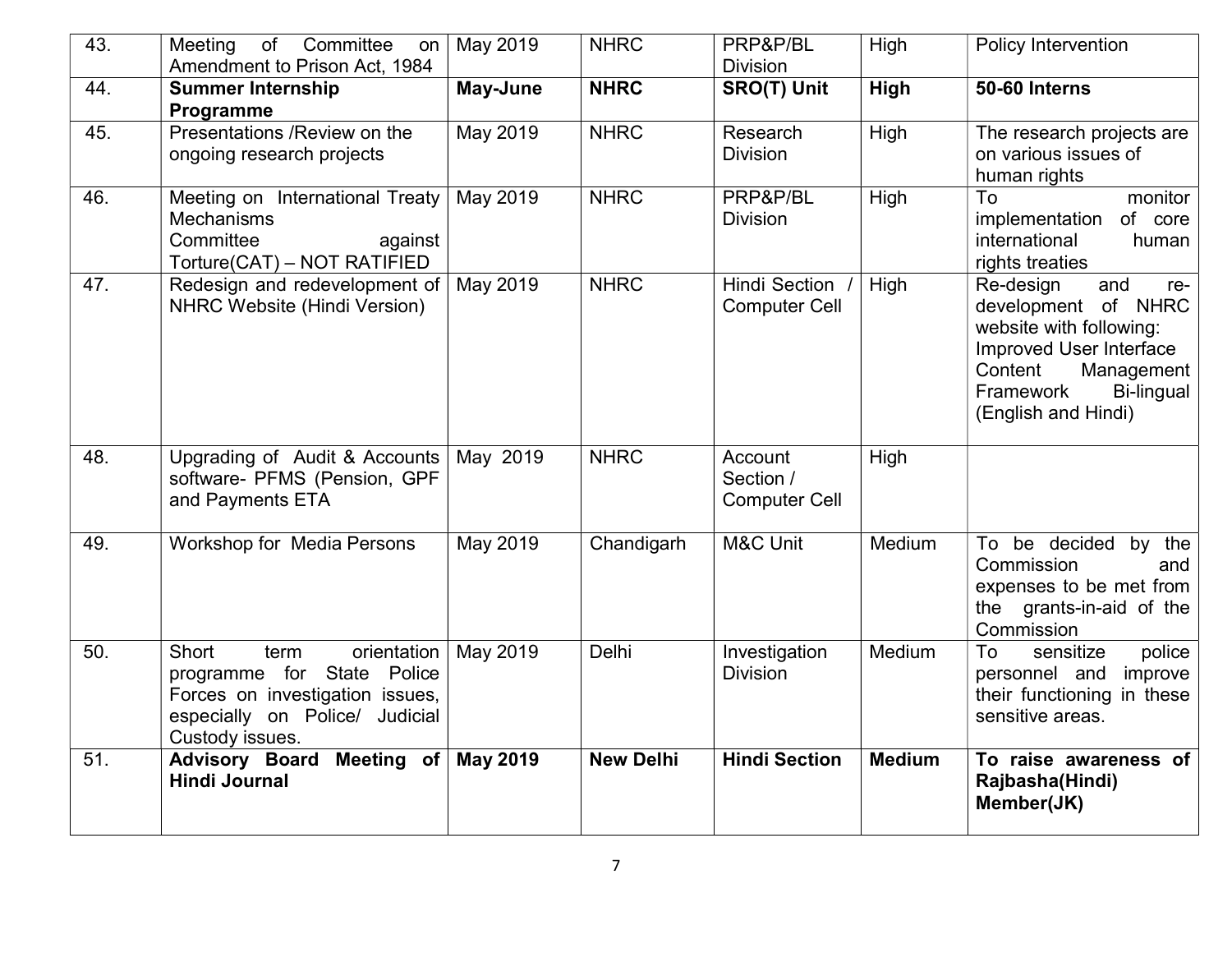| 52. | Necessary work for Mahatma<br>Gandhi Hindi Writing Award<br>Scheme 2016-17 & 2018-19                                                                                                                                                                                                                                                                                                                                          | <b>May 2019</b>  | <b>NHRC</b>                            | <b>Hindi Section</b>               | High | To raise awareness of<br>Rajbasha(Hindi)<br>Member(JK)                                                                            |
|-----|-------------------------------------------------------------------------------------------------------------------------------------------------------------------------------------------------------------------------------------------------------------------------------------------------------------------------------------------------------------------------------------------------------------------------------|------------------|----------------------------------------|------------------------------------|------|-----------------------------------------------------------------------------------------------------------------------------------|
| 53. | Meeting on International Treaty<br>Mechanism<br><b>Rights</b><br>Committee<br>Human<br>(CCPR) - RATIFIED                                                                                                                                                                                                                                                                                                                      | May 2019         | <b>NHRC</b>                            | <b>Law Division</b>                | High | To<br>monitor<br>of core<br>implementation<br>international<br>human<br>rights treaties                                           |
| 54. | Obtaining ISO Certificate for May 2019<br><b>MAB</b>                                                                                                                                                                                                                                                                                                                                                                          |                  | <b>NHRC</b>                            | PRP&P/BL<br><b>Division</b>        | High | streamline/<br>To<br>standardize<br>office<br>procedure<br>and<br>functioning.                                                    |
| 55. | Filing of Annual Declarations   May 2019<br>and Returns for the NHRC<br>Newsletters with the Office of<br>DCP(Licensing),<br>Delhi<br>the<br>Office of the<br>Police<br>and<br>Registrar of Newspapers in<br>India(RNI)                                                                                                                                                                                                       |                  | New Delhi                              | M&C Unit                           | High | Before 31 <sup>st</sup> May every<br>year or whenever there is<br>a change in the Printer,<br>Publisher and the Printing<br>Press |
| 56. | <b>Publications</b><br>of<br>Revised<br>Editions:<br><b>Bonded Labour</b><br><b>Rights of Elderly People</b><br>Human Rights and Child<br>Labour<br>Right to adequate shelter<br>Human Rights and Manual<br>Scavenging<br>Rights of Persons<br>with<br>$\bullet$<br><b>Disabilities</b><br>Sexual<br>harassment<br>of<br>$\bullet$<br>women at work place<br><b>Right to Work</b><br>$\bullet$<br>• Human Rights and HIV/AIDs | May 2019         | New Delhi                              | Publication Unit   High            |      | Concerned Divisions may<br>update/review<br>the<br><b>Booklets</b><br>before<br>publishing                                        |
| 57. | Conference on<br><b>Restorative</b><br>&<br><b>Justice</b><br><b>Victim</b>                                                                                                                                                                                                                                                                                                                                                   | <b>June 2019</b> | <b>Mizoram</b><br>or 1<br>other<br>any | <b>Research</b><br><b>Division</b> | High | Member(JK)                                                                                                                        |
|     | Compensation - Issues and                                                                                                                                                                                                                                                                                                                                                                                                     |                  | place (to be                           |                                    |      |                                                                                                                                   |
|     | challenges                                                                                                                                                                                                                                                                                                                                                                                                                    |                  | decided)                               |                                    |      |                                                                                                                                   |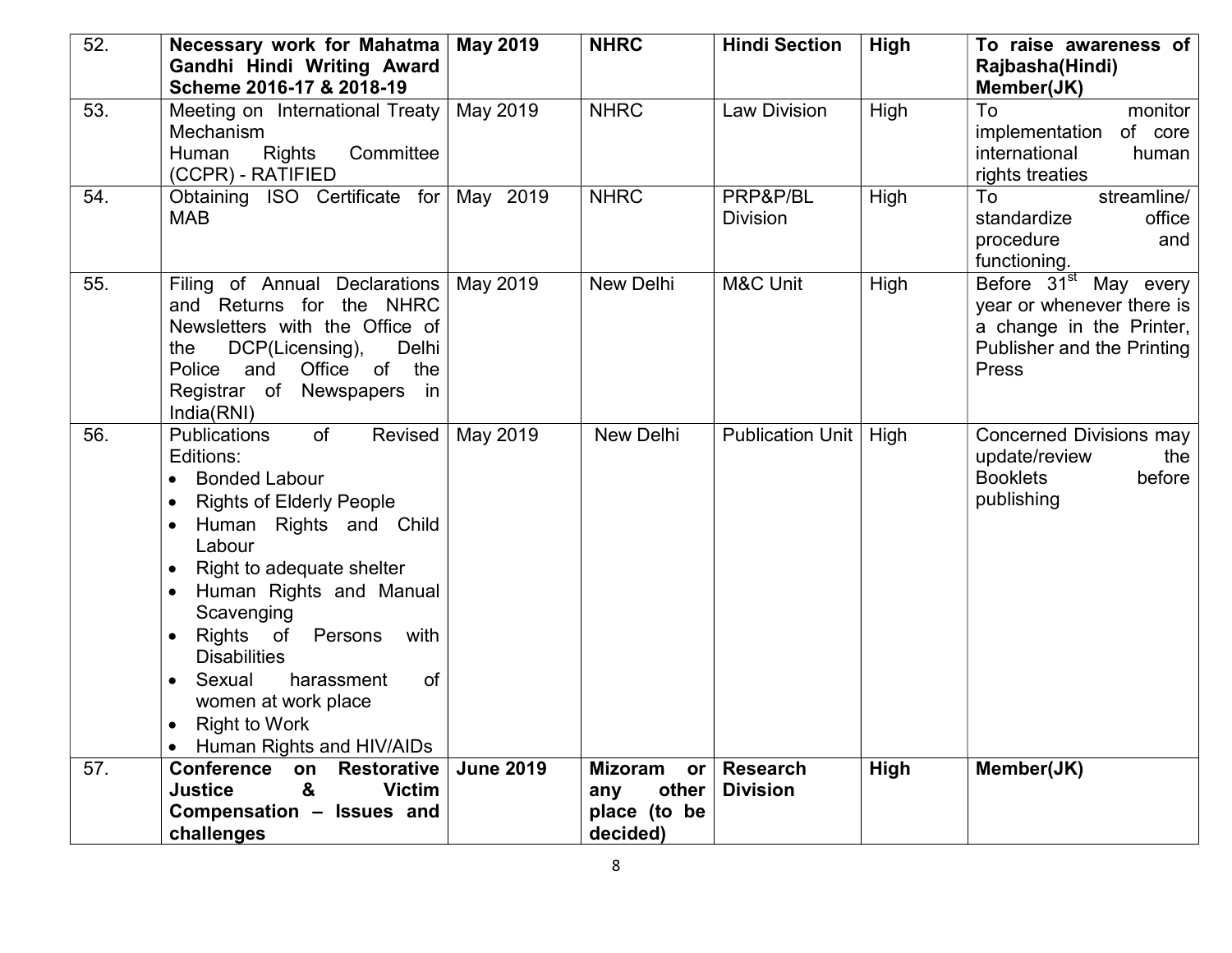| 58. | <b>NHRC SHRCs Meeting</b>                                                                                                                                                           | <b>June 2019</b>    | New Delhi                                           | Coordination<br>Section                        | High   | Interaction with SHRCs                                                                                                                                                                      |
|-----|-------------------------------------------------------------------------------------------------------------------------------------------------------------------------------------|---------------------|-----------------------------------------------------|------------------------------------------------|--------|---------------------------------------------------------------------------------------------------------------------------------------------------------------------------------------------|
| 59. | Camp Sitting/Open hearing at<br>regional levels<br><b>Bhopal, Madhya Pradesh</b>                                                                                                    | June 2019           | Bhopal,<br>Madhya<br>Pradesh                        | Coordination<br>Section/Law<br><b>Division</b> | High   | Provide an opportunity to<br>sections<br>weaker<br>to<br>present their grievances<br>and ensure expeditious<br>redressal of grievances<br>with appropriate direction<br>to the authorities. |
| 60. | Open House discussion on<br>Accessibility and realizations of<br>rights of persons with disabilities                                                                                | <b>June 2019</b>    | <b>NHRC</b>                                         | Research<br><b>Division</b>                    | High   | <b>Right to Persons with</b><br><b>Disabilities</b>                                                                                                                                         |
| 61. | Regional<br>Workshop<br>on<br>Elimination of Bonded Labour<br>with<br>the<br>System<br>other<br>participating States of Punjab,<br>Haryana, Himachal Pradesh and<br>Jammu & Kashmir | <b>June 2019</b>    | UT<br>Chandigarh<br>for 5 Northern<br><b>States</b> | PRP&P/BL<br><b>Division</b>                    | High   | Sensitization<br>of<br>the<br>stakeholders with regard<br>to BL Act.                                                                                                                        |
| 62. | Meeting on International Treaty<br>Mechanism<br>Committee on the Economic,<br>Cultural<br>Social<br>and<br>Rights(CESCR) – RATIFIED                                                 | <b>June 2019</b>    | <b>NHRC</b>                                         | <b>Law Division</b>                            | Medium | To<br>monitor<br>implementation<br>of core<br>international<br>human<br>rights treaties                                                                                                     |
| 63. | Meeting of Sub-Committee on<br><b>UNCRPD</b>                                                                                                                                        | <b>June 2019</b>    | <b>NHRC</b>                                         | Research<br><b>Division</b>                    | Medium | <b>Rights of Persons with</b><br><b>Disabilities</b>                                                                                                                                        |
| 64. | Open House Discussion<br>on<br>Implementation<br>PESA:<br>of<br>Issues, challenges and Way<br>Forward                                                                               | June 2019           | <b>NHRC</b>                                         | PRP&P/BL<br><b>Division</b>                    | High   | of<br>Assessment<br>implementation of PESA                                                                                                                                                  |
| 65. | Meeting on Legal aid to the<br>prisoners in collaboration with<br><b>NLU Delhi and DLSA.</b>                                                                                        | <b>June 2019</b>    | Mew Delhi                                           | PRP&P/BL<br><b>Division</b>                    | Medium | legal aid to<br>Facilitating<br>prisoners                                                                                                                                                   |
| 66. | Preparation of Hindi<br><b>Writing Competition</b>                                                                                                                                  | Essay $ $ June 2019 | <b>NHRC</b>                                         | <b>Hindi Section</b>                           | High   | Member(JK)                                                                                                                                                                                  |
| 67. | Commencement<br>online<br>of<br>Certificate Course through UGC                                                                                                                      | <b>June 2019</b>    | <b>NHRC</b>                                         | PRP&P/BL<br><b>Division</b>                    | Medium | To spread HR education<br>among masses including<br>students, NGO'S, activists<br>etc.                                                                                                      |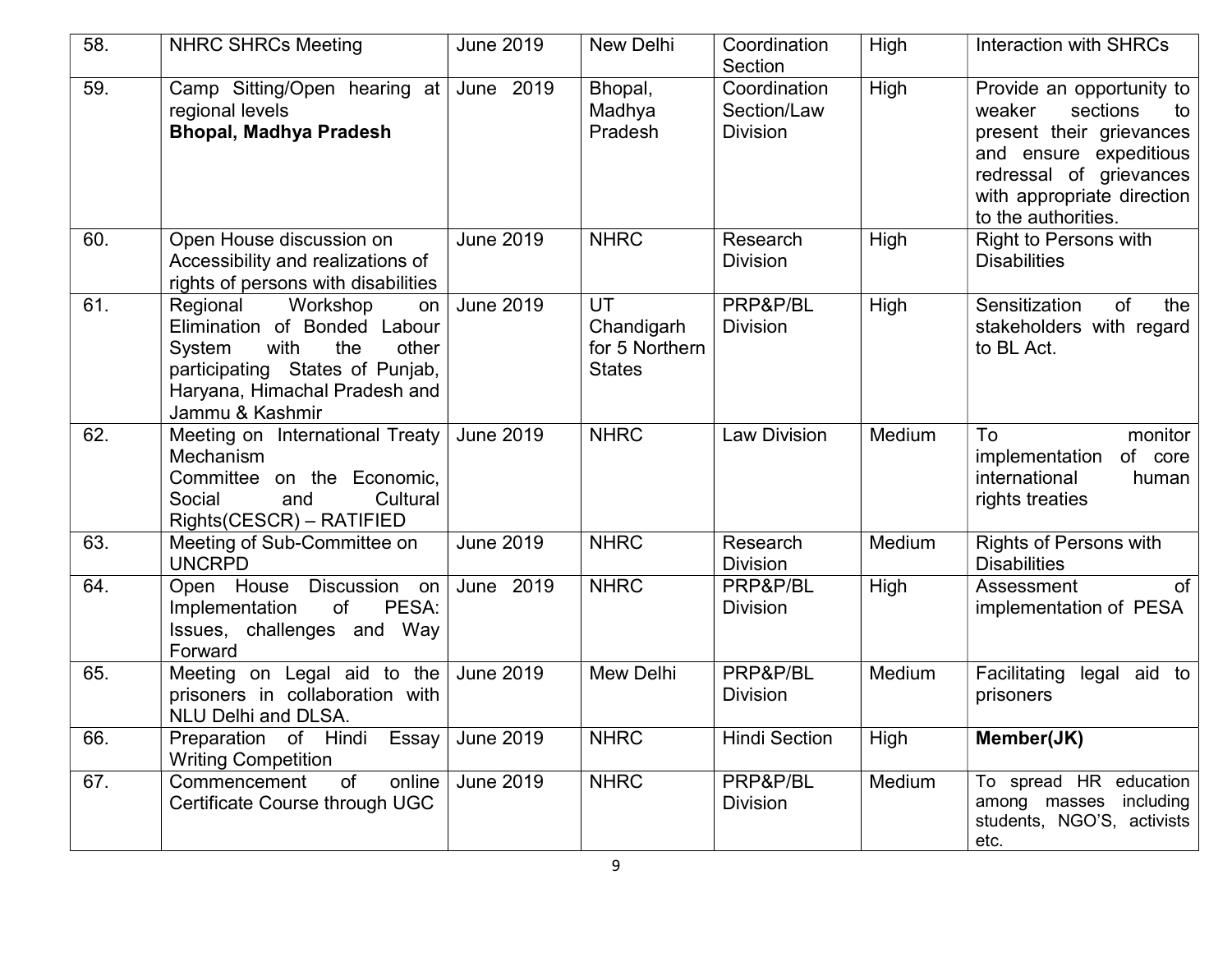| 68. | Work related to the revision of<br><b>Glossary of Human Rights</b><br>Terms (English-Hindi & Hindi-<br>English)                                                                                                                                                 | June 2019        | <b>NHRC</b>         | <b>Hindi Section</b>                              | High   |                                                                                                                                                                                                                                                       |
|-----|-----------------------------------------------------------------------------------------------------------------------------------------------------------------------------------------------------------------------------------------------------------------|------------------|---------------------|---------------------------------------------------|--------|-------------------------------------------------------------------------------------------------------------------------------------------------------------------------------------------------------------------------------------------------------|
| 69. | Short listing of new research<br>proposals for 2019                                                                                                                                                                                                             | <b>June 2019</b> | <b>NHRC</b>         | Research<br><b>Division</b>                       | Medium | SG                                                                                                                                                                                                                                                    |
| 70. | Presentations / Review on the<br>ongoing research projects                                                                                                                                                                                                      | <b>June 2019</b> | <b>NHRC</b>         | Research<br><b>Division</b>                       | Medium | The research projects are<br>on various issues of human<br>rights                                                                                                                                                                                     |
| 71. | Enhancement & Strengthening<br>8 <sub>o</sub><br><b>of</b><br>human<br>manpower<br>resources (Case forwarded to<br>Govt)                                                                                                                                        | <b>June 2019</b> | <b>NHRC</b>         | Investigation<br>Division/<br><b>Estt Section</b> | High   | Increase in<br>productivity,<br>Timely disposal of cases &<br>relief to<br>victims/<br>the<br>NHRC's<br>maximize<br>investigation<br>role<br>in<br>significant cases which is<br>instrumental<br>further<br>in<br>independence<br>and<br>objectivity. |
| 72. | <b>Short</b><br>orientation<br>term<br>programme for State Police<br>Forces on investigation issues,<br>especially on Police/ Judicial<br>Custody issues.                                                                                                       | June 2019        | Himachal<br>Pradesh | Investigation<br><b>Division</b>                  | Medium | sensitize<br>To<br>police<br>personnel and<br>improve<br>their functioning in these<br>sensitive areas.                                                                                                                                               |
| 73. | Proposed Publications to be<br>printed:<br>Dossiers on Human Rights<br>$\bullet$<br>(Eight Book Series) in<br>English<br>Human Rights for beginners<br>in English<br><b>NHRC</b><br>interventions<br>on<br>Silicosis<br>in English<br>and<br>other publications | <b>June 2019</b> | <b>NHRC</b>         | <b>Publication Unit</b>                           | High   |                                                                                                                                                                                                                                                       |
| 74. | ACR initiation, forwarding of<br><b>APAR</b><br>blank<br>forms<br>to<br>all<br>officers/staff and finalization of<br><b>APAR</b>                                                                                                                                | <b>June 2019</b> | <b>NHRC</b>         | Estt. Section                                     | High   |                                                                                                                                                                                                                                                       |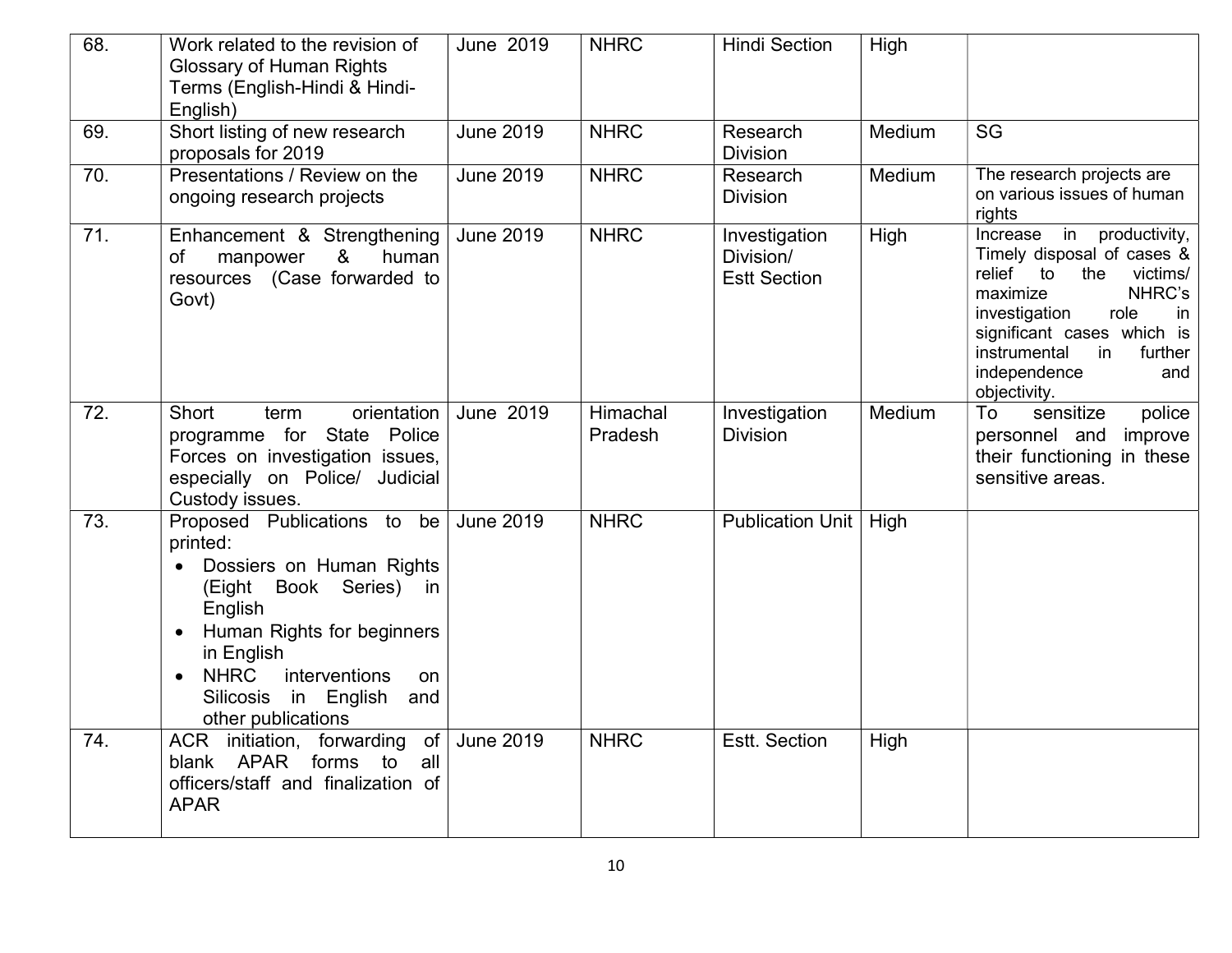| 75. | Organizing International Yoga<br>Day on 21 <sup>st</sup> June                                                        | <b>June 2019</b> | <b>NHRC</b> | <b>GA Section</b>    | Medium      | To enhance and integrate<br>physical<br>and<br>mental<br>fitness &<br>agility<br>among<br>staff. |
|-----|----------------------------------------------------------------------------------------------------------------------|------------------|-------------|----------------------|-------------|--------------------------------------------------------------------------------------------------|
| 76. | Annual Report 2018-19:<br>preparation of statements and<br>charts                                                    | Apr-Jun 2019     | <b>NHRC</b> | <b>Computer Cell</b> | High        |                                                                                                  |
| 77. | Network and Security:<br><b>AMC of Network Equipments</b>                                                            | Apr-Jun 2019     | <b>NHRC</b> | <b>Computer Cell</b> | High        |                                                                                                  |
| 78. | <b>AMC of NHRC Website</b>                                                                                           | Apr-Jun 2019     | <b>NHRC</b> | <b>Computer Cell</b> | High        |                                                                                                  |
| 79. | Implementation of e-Office<br>Software Package in selected<br><b>Divisions/Sections of NHRC</b><br>(Estt. Section)   | Apr-Jun 2019     | <b>NHRC</b> | <b>Computer Cell</b> | High        |                                                                                                  |
| 80. | Implementation of HRCNet and<br>Web-based version of CMS in<br>SHRCs.                                                | Apr-Jun 2019     | <b>NHRC</b> | <b>Computer Cell</b> | High        |                                                                                                  |
| 81. | Migration of Investigation<br>Module to Cloud                                                                        | Apr-Jun 2019     | <b>NHRC</b> | <b>Computer Cell</b> | <b>High</b> |                                                                                                  |
| 82. | Dashboard for Investigation<br><b>Division</b>                                                                       | Apr-Jun 2019     | <b>NHRC</b> | <b>Computer Cell</b> | High        |                                                                                                  |
| 83. | Implementation of PFMS in<br><b>Accounts Section</b>                                                                 | Apr-Jun 2019     | <b>NHRC</b> | <b>Computer Cell</b> | High        |                                                                                                  |
| 84. | Online Transfer of Complaints to<br><b>SHRCs</b>                                                                     | Apr-Jun 2019     | <b>NHRC</b> | <b>Computer Cell</b> | High        |                                                                                                  |
| 85. | Migration of old data of U.P<br><b>SHRC to HRCNet and CMS</b>                                                        | Apr-Jun 2019     | <b>NHRC</b> | <b>Computer Cell</b> | High        |                                                                                                  |
| 86. | <b>Disaster Recovery Mechanism</b><br>for HRCNet and NHRC website<br>using multiple VMs and DR sites<br>of NIC Cloud | Apr-Jun 2019     | <b>NHRC</b> | <b>Computer Cell</b> | High        |                                                                                                  |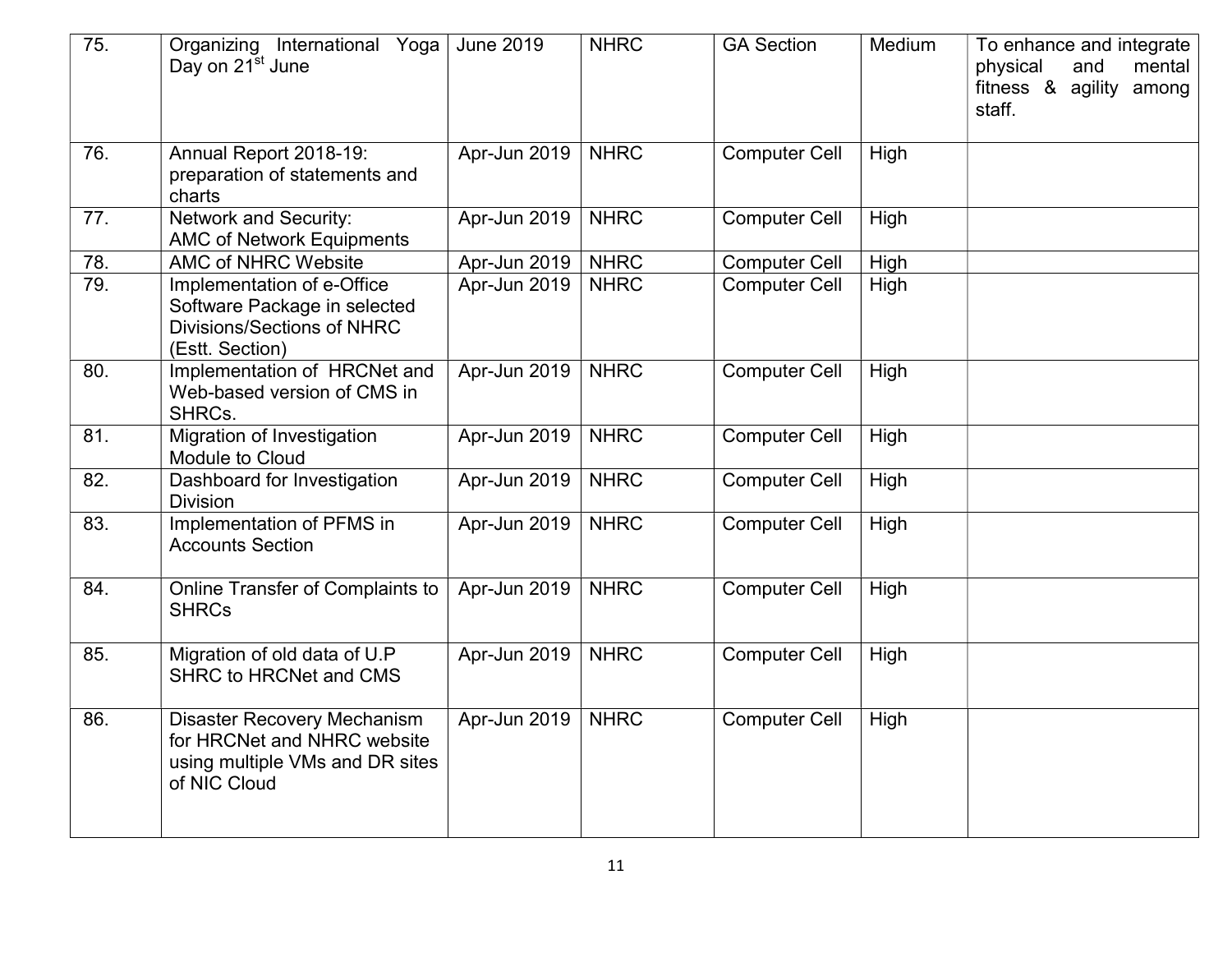|            | 2 <sup>nd</sup> Quarter (July to September 2019)                                                                                                     |                   |                                |                                                     |      |                                                                                                                                                                                                   |  |  |
|------------|------------------------------------------------------------------------------------------------------------------------------------------------------|-------------------|--------------------------------|-----------------------------------------------------|------|---------------------------------------------------------------------------------------------------------------------------------------------------------------------------------------------------|--|--|
| SI.<br>No. | <b>Activity</b>                                                                                                                                      | <b>Date/Month</b> | <b>Place</b>                   | <b>Section Unit</b>                                 |      | <b>Assessment /Remarks</b>                                                                                                                                                                        |  |  |
| 87.        | <b>Camp Sitting/Open hearing</b><br>Shimla, Himachal Pradesh                                                                                         | <b>July 2019</b>  | Shimla,<br>Himachal<br>Pradesh | Coordination<br>Section/Law<br>Division/M&C<br>Unit | High | Provide an opportunity<br>to weaker sections to<br>present their grievances<br>and ensure expeditious<br>redressal of grievances<br>with<br>appropriate<br>direction<br>the<br>to<br>authorities. |  |  |
| 88.        | Grant of Annual Increment in<br>respect of all officers/staff                                                                                        | <b>July 2019</b>  | <b>NHRC</b>                    | <b>Estt Section</b>                                 | High |                                                                                                                                                                                                   |  |  |
| 89.        | Regional Workshop on Manual<br>Scavenging<br>other<br>with<br>participating States of Andhra<br>Pradesh, Telangana, Kerala<br>and Tamil Nadu         | <b>July 2019</b>  | <b>Bangalore</b>               | PRP&P/BL<br><b>Division</b>                         | High | Sensitization<br>of<br>the<br>with<br>stakeholders<br>issues<br>regard<br>to<br>pertaining to<br>manual<br>scavenging.                                                                            |  |  |
| 90.        | International<br>Meeting on<br><b>Treaty Mechanism</b><br>Committee on Elimination of<br><b>Discrimination</b><br>against<br>Women(CEDAW) - RATIFIED | <b>July 2019</b>  | <b>NHRC</b>                    | Research<br><b>Division</b>                         | High | To<br>monitor<br>implementation of core<br>international<br>human<br>rights treaties                                                                                                              |  |  |
| 91.        | Human<br><b>Rights</b><br>Annual<br>Defenders Workshop.                                                                                              | <b>July 2019</b>  | <b>NHRC</b>                    | <b>Law Division</b>                                 | High | understand<br>To<br>their<br>challenges<br>and<br>way<br>ahead.                                                                                                                                   |  |  |
| 92.        | Workshop on Elimination of<br><b>Bonded Labour System</b>                                                                                            | <b>July 2019</b>  | Aizwal,<br><b>Mizoram</b>      | PRP&P/BL<br><b>Division</b>                         | High | Sensitsation<br>of<br>the<br>with<br><b>BL</b><br>stakeholders<br>Act                                                                                                                             |  |  |
| 93.        | Meeting of Editorial Board of<br><b>NHRC English Journal</b>                                                                                         | <b>July 2019</b>  | <b>NHRC</b>                    | Research<br><b>Division</b>                         | High | CP & Members<br>Raising human rights<br>awareness                                                                                                                                                 |  |  |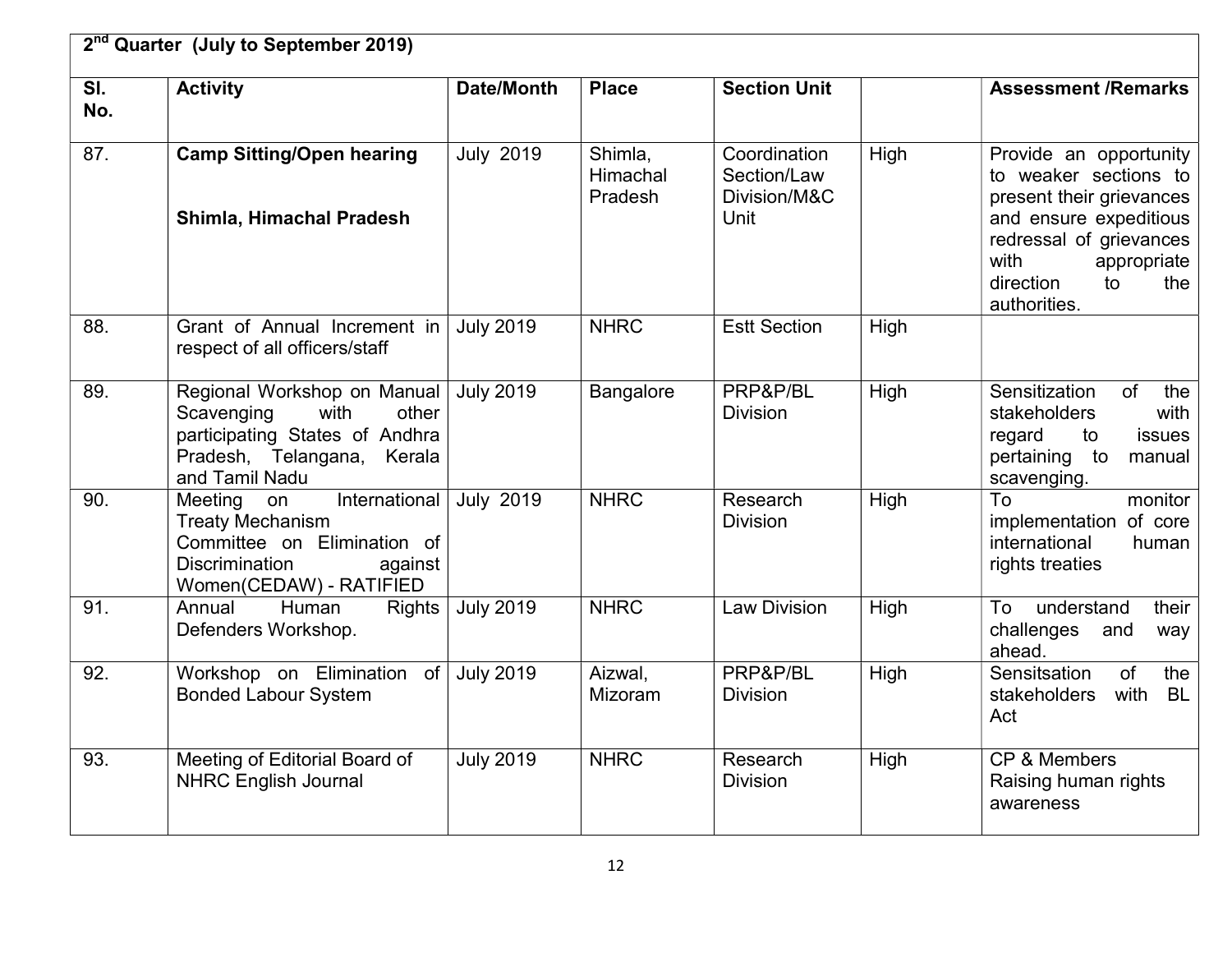| 94.  | Conference on 'Integrating<br>Women's Development to<br>Nation's Development: Women<br>participation in the Work force                                       | <b>July 2019</b> | NIRD,<br>Hyderabad                           | Research<br>Division / SRO<br>Unit | High   | Rights of women<br>Member(JK)                                                                                                                                                                                                        |
|------|--------------------------------------------------------------------------------------------------------------------------------------------------------------|------------------|----------------------------------------------|------------------------------------|--------|--------------------------------------------------------------------------------------------------------------------------------------------------------------------------------------------------------------------------------------|
| 95.  | <b>Conduct</b><br><b>Debate</b><br><b>of</b><br>Competition for State /UT<br><b>Police Forces.</b>                                                           | <b>July 2019</b> | New Delhi or<br>anywhere<br>in<br>India -TBC | Investigation<br><b>Division</b>   | Medium | Spread<br>awareness<br>about promotion and<br>protection of Human<br>Rights among police /<br>security forces.                                                                                                                       |
| 96.  | Presentations/Review on the<br>ongoing research projects                                                                                                     | <b>July 2019</b> | <b>NHRC</b>                                  | Research<br><b>Division</b>        | High   | The research projects<br>are on various issues of<br>human rights                                                                                                                                                                    |
| 97.  | Finalization of Chief Guest,<br>Venue, Category of Invitees for<br>NHRC Foundation Day on 12<br>Oct 2019                                                     | <b>July 2019</b> | <b>NHRC</b>                                  | <b>GA Section</b>                  | High   | Foundation Day 2019                                                                                                                                                                                                                  |
| 98.  | Presentations of new research<br>proposals 2019                                                                                                              | <b>July 2019</b> | <b>NHRC</b>                                  | Research<br><b>Division</b>        | Medium | The research projects<br>will be on various<br>issues of human rights                                                                                                                                                                |
| 99.  | <b>Short</b><br>orientation<br>term<br>programme for State Police<br>Forces on investigation issues,<br>especially on Police/ Judicial<br>Custody issues.    | <b>July 2019</b> | Gujarat                                      | Investigation<br><b>Division</b>   | Medium | To<br>sensitize<br>police<br>personnel and improve<br>functioning<br>their<br>in<br>these sensitive areas.                                                                                                                           |
| 100. | Integration / Operationalisation<br>Complaint<br>of<br>existing<br>Management System (CMS) on<br>Cloud<br>SSA to give monthly feed back<br>on progress to SG | <b>July 2019</b> | <b>NHRC</b>                                  | <b>Computer Cell</b>               | High   | After<br>the<br>recent<br>development of web-<br>based version of CMS<br><b>NHRC</b><br>Software,<br>will<br><b>CMS</b><br>deploy<br>its<br>Software Application on<br>cloud<br>for<br>better<br>accessibility<br>and<br>management. |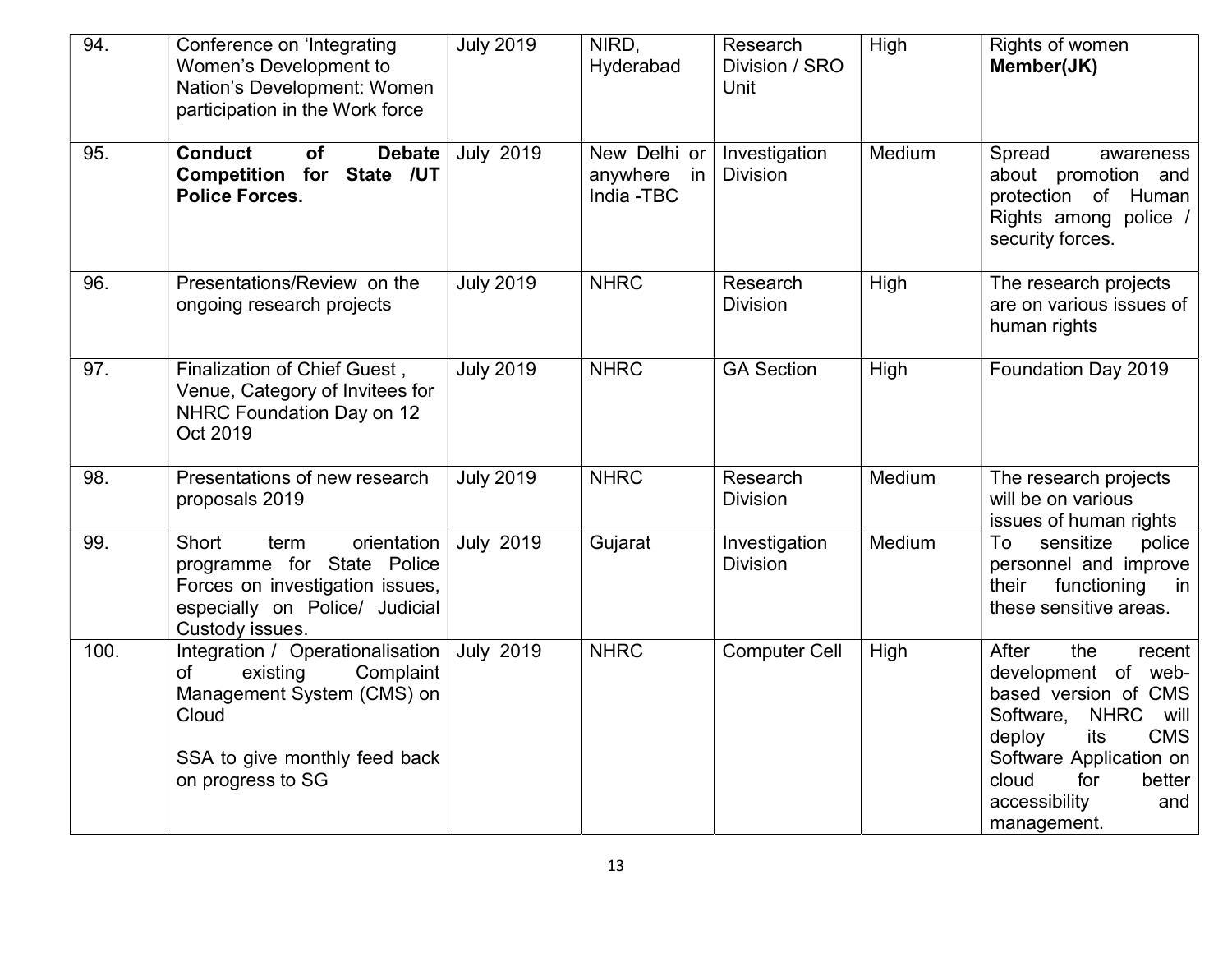| 101. | <b>Short</b><br><b>Term</b><br>Internship                                                                                        | <b>July 2019</b> | <b>NHRC</b>                       | PRP&P/BL                                  | High   | 60-70 students                                                                                                                                  |
|------|----------------------------------------------------------------------------------------------------------------------------------|------------------|-----------------------------------|-------------------------------------------|--------|-------------------------------------------------------------------------------------------------------------------------------------------------|
|      | <b>Progarmme for Law students</b>                                                                                                |                  |                                   | Division/                                 |        |                                                                                                                                                 |
| 102. | building<br>institutional<br>Team                                                                                                | <b>July 2019</b> | <b>NHRC</b>                       | <b>SRO(Trg) Unit</b><br>Director(Admn)    | High   |                                                                                                                                                 |
|      | & Sports events for<br>events<br><b>NHRC</b> staff                                                                               |                  |                                   |                                           |        |                                                                                                                                                 |
| 103. | Report<br>of<br><b>NHRC</b><br>Annual<br>2018-19                                                                                 | <b>July 2019</b> | <b>NHRC</b>                       | Research<br><b>Division</b>               | High   | of<br><b>Dissemination</b><br>information/<br>financial<br>&<br>management<br>discipline.                                                       |
| 104. | Extension of tenure in r/o<br>Deputation<br>posts/contract<br>employees of the Commission                                        | <b>July 2019</b> | <b>NHRC</b>                       | Estt. Section                             | High   |                                                                                                                                                 |
| 105. | Developing a compendium of<br>case studies/ best practices<br>etc.                                                               | <b>July 2019</b> | <b>NHRC</b>                       | Law Division<br><b>Esttt. Division</b>    | Medium | To document significant<br>disseminate<br>cases,<br>learning.                                                                                   |
| 106. | medical<br>Engagement of a<br>expert (on contract basis) to<br>assist investigation division                                     | <b>July 2019</b> | <b>NHRC</b>                       | Investigation<br><b>Division</b>          | Medium | and<br>To<br>improve<br>strengthen the<br>IO<br>of<br>Investigation Division in<br>dealing<br>with<br>medical<br>treatment records/PMRs<br>etc. |
| 107. | <b>Conference</b><br>Gender<br>on<br>&<br><b>Economic</b><br><b>Equality</b><br>Development -<br><b>Issues and</b><br>challenges | August 2019      | Patna                             | Research<br>Division /<br><b>SRO Unit</b> | High   | <b>Issues and challenges</b><br><b>SDG Goals</b><br>Member(JK)                                                                                  |
| 108. | International<br>Meeting<br>on<br><b>Treaty Mechanism</b><br>Committee on the Rights of the<br>Child(CRC)                        | August 2019      | <b>NHRC</b>                       | Research<br><b>Division</b>               | High   | To<br>monitor<br>implementation of core<br>international<br>human<br>rights treaties                                                            |
| 109. | Workshop on Elimination of<br><b>Bonded Labour System</b>                                                                        | August 2019      | Thiruvananth<br>apuram,<br>Kerala | PRP&P/BL<br><b>Division</b>               | High   | of<br>Sensitization<br>the<br>with<br>BL<br>stakeholders<br>Act                                                                                 |
| 110. | Core Group on NGOs & HRDs                                                                                                        | August 2019      | New Delhi                         | <b>Law Division</b>                       | Medium |                                                                                                                                                 |
| 111. | South Regional Review<br>meeting on Mental Health                                                                                | August 2019      | Bangalore/<br>Chennai             | Research<br><b>Division</b>               | High   | Right to Health and<br><b>Mental Health</b>                                                                                                     |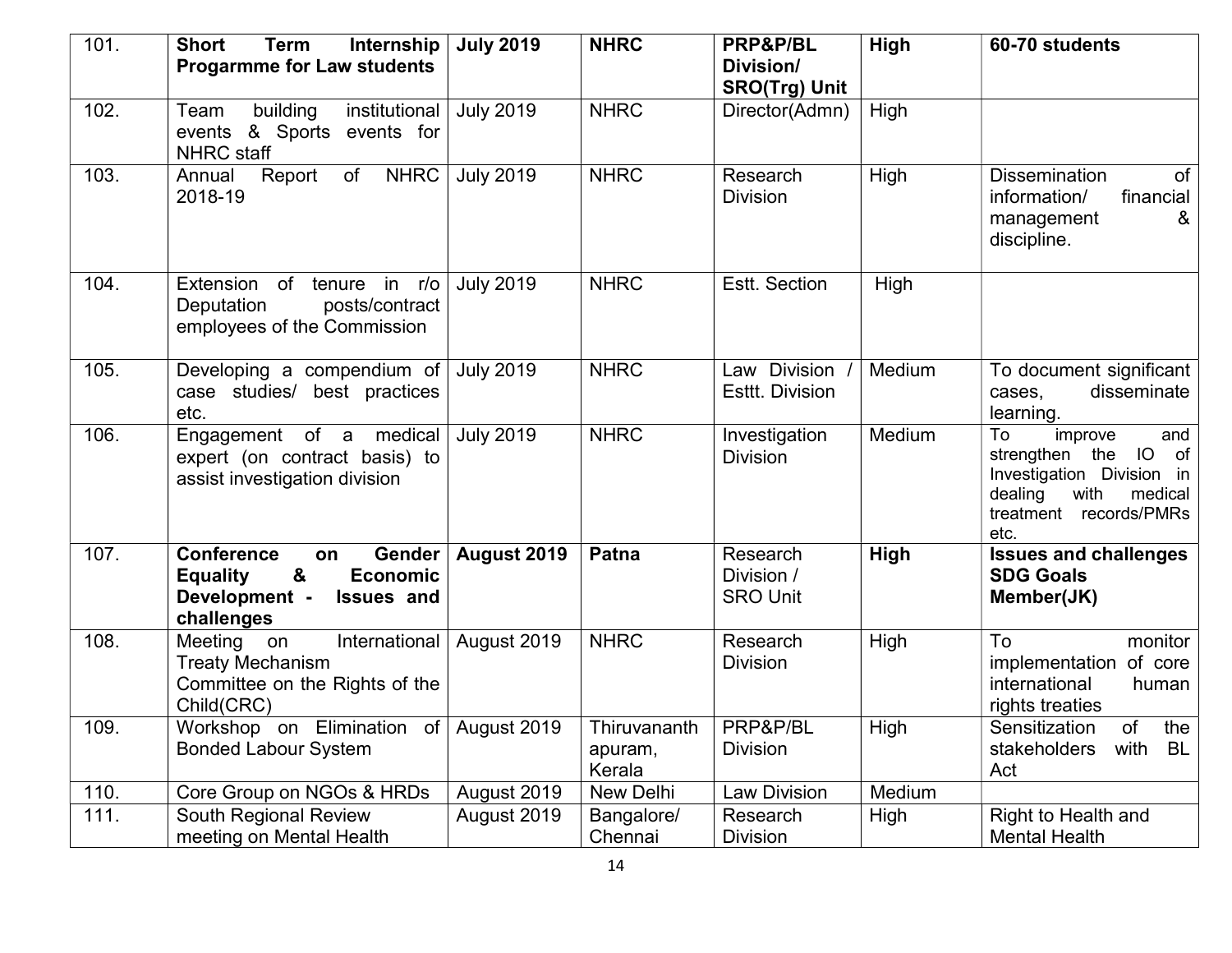| 112. | <b>Western Regional Conference</b><br>on Domestic Workers                                                                                                                                                                                                                                                                          | August 2019  | Mumbai/<br>Pune      | Research<br><b>Division</b>      | High   | Right to Life with dignity                                                                           |
|------|------------------------------------------------------------------------------------------------------------------------------------------------------------------------------------------------------------------------------------------------------------------------------------------------------------------------------------|--------------|----------------------|----------------------------------|--------|------------------------------------------------------------------------------------------------------|
| 113. | Presentations / Review of new<br>research proposals 2019                                                                                                                                                                                                                                                                           | August 2019  | <b>NHRC</b>          | Research<br><b>Division</b>      | Medium | The research projects<br>will be on various<br>issues of human rights                                |
| 114. | Organization<br><b>Hindi</b><br>of<br>Seminar on<br><b>Poverty</b><br>and<br><b>Human Rights</b>                                                                                                                                                                                                                                   | August 2019  | University of<br>Goa | <b>Hindi Unit</b>                | High   | To raise awareness of<br>Rajbasha(Hindi)<br>Member(JK)                                               |
| 115. | International<br>Meeting<br>on<br><b>Treaty Mechanisms</b><br>Committee on the Migrant<br>Workers(CMW) - NOT RATIFIED                                                                                                                                                                                                              | October 2019 | New Delhi            | PRP&P/BL<br><b>Division</b>      | High   | To<br>monitor<br>implementation of core<br>international<br>human<br>rights treaties                 |
| 116. | Finalization of MACP Cases<br>and subsequent pay fixation                                                                                                                                                                                                                                                                          | August 2019  | <b>NHRC</b>          | Estt. Section                    | High   |                                                                                                      |
| 117. | Development of Study Material<br>on Best Practices in Prisons for<br>publications                                                                                                                                                                                                                                                  | August 2019  | <b>MAB</b>           | PRP&P/BL<br><b>Division</b>      | Medium | Creating awareness with<br>regard to best practices in<br>prisons                                    |
| 118. | Short<br>orientation<br>term<br>programme for State Police<br>Forces on investigation issues,<br>especially on Police/ Judicial<br>Custody issues.                                                                                                                                                                                 | August 2019  | Bangalore            | Investigation<br><b>Division</b> | Medium | sensitize<br>police<br>To<br>personnel and improve their<br>functioning in these sensitive<br>areas. |
| 119. | Edition<br>Revised<br>on<br>$\bullet$<br>Instructions/<br>important<br><b>Guidelines of NHRC</b><br><b>NHRC</b><br>Human<br><b>Rights</b><br>$\bullet$<br>Education of the University<br>and College level in English<br>Human Rights Manual for<br>$\bullet$<br>District Magistrate in English<br>Other publications<br>$\bullet$ | August 2019  | <b>NHRC</b>          | Publication Unit                 | High   | Concerned Divisions to<br>update/review<br>the<br>booklets<br>before<br>publishing                   |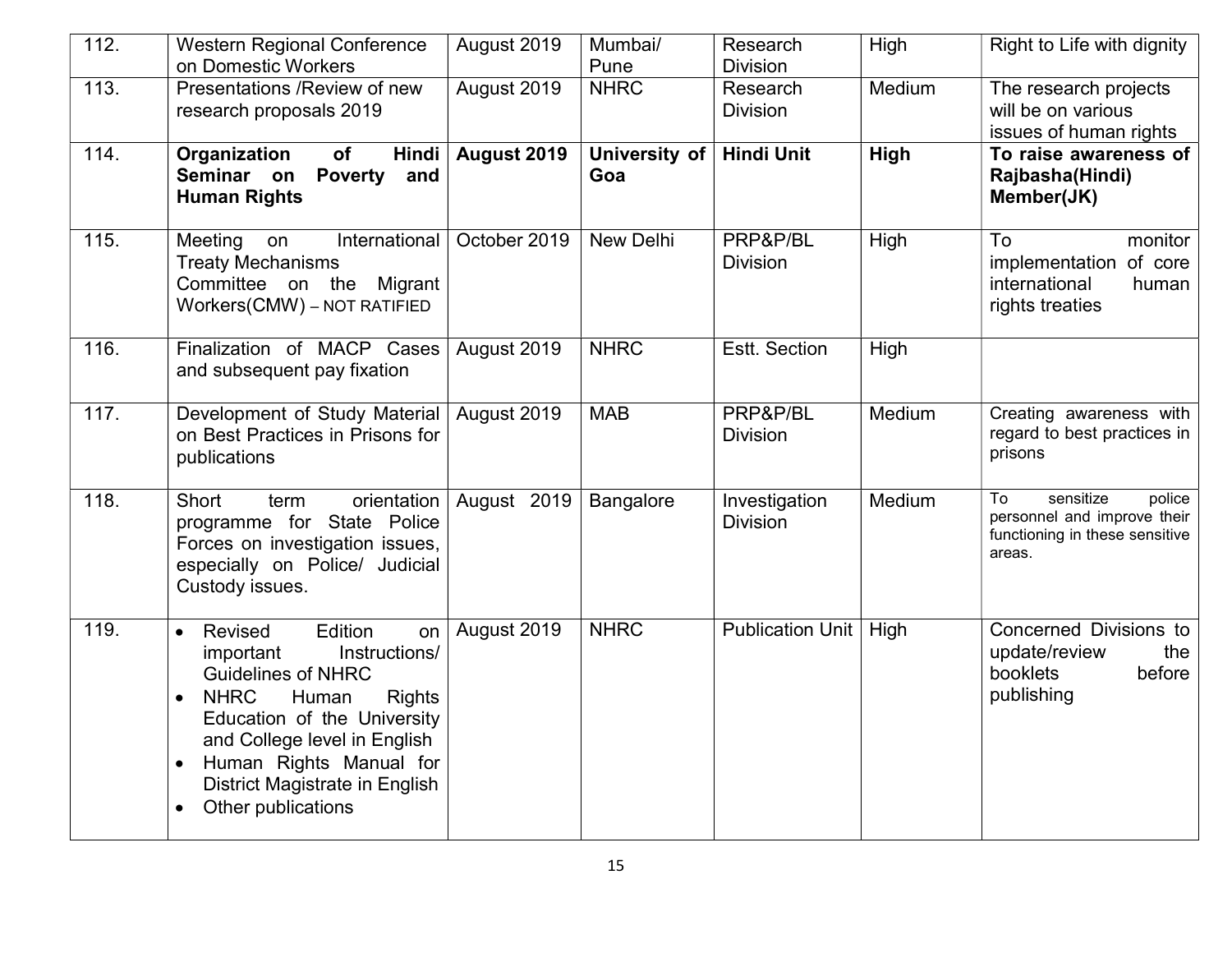| 120. | <b>Camp Sitting/Open hearing</b><br>Raipur, Chhattisgarh                                                                                                                                                       | September<br>2019                       | Raipur,<br>Chhattisgarh                      | Coordination<br>Section/Law<br>Division/M&C<br>Unit | High   | Provide an opportunity<br>to weaker sections to<br>present their grievances<br>and ensure expeditious<br>redressal of grievances<br>with<br>appropriate<br>direction<br>to<br>the<br>authorities. |
|------|----------------------------------------------------------------------------------------------------------------------------------------------------------------------------------------------------------------|-----------------------------------------|----------------------------------------------|-----------------------------------------------------|--------|---------------------------------------------------------------------------------------------------------------------------------------------------------------------------------------------------|
| 121. | <b>Conduct</b><br><b>of</b><br><b>Debate</b><br><b>Competition</b><br>for<br><b>Central</b><br>Armed Police forces and<br><b>State Police Forces.</b><br>• Semi Final Meet - Inter<br><b>CAPF Competition.</b> | September<br>2019                       | New Delhi or<br>anywhere<br>in<br>India -TBC | Investigation<br><b>Division</b>                    | Medium | Spread<br>awareness<br>about promotion and<br>protection of Human<br>Rights among police /<br>security forces.                                                                                    |
| 122. | Hindi Fortnight (Human Rights<br>Fortnight)                                                                                                                                                                    | September<br>2019                       | <b>NHRC</b>                                  | <b>Hindi Section</b>                                | Medium | Conduct of various in-<br>staff<br>house<br>competitions and open<br>competitions<br>etc.<br>to<br>raise awareness about<br>human rights.<br>Member(JK)                                           |
| 123. | Meeting of Editorial Board of<br><b>NHRC English Journal</b>                                                                                                                                                   | $1st/ 2nd$ week<br>of September<br>2019 | <b>NHRC</b>                                  | Research<br><b>Division</b>                         | High   | CP & Members<br>Various human rights<br><b>issues</b>                                                                                                                                             |
| 124. | Advisory Board Meeting of<br><b>Hindi Journal</b>                                                                                                                                                              | <b>September</b><br>2019                | <b>NHRC</b>                                  | <b>Hindi Section</b>                                | High   | To raise awareness of<br>Rajbasha(Hindi)<br>Member(JK)                                                                                                                                            |
| 125. | Presentations of new research<br>proposals 2019                                                                                                                                                                | September<br>2019                       | <b>NHRC</b>                                  | Research<br><b>Division</b>                         | Medium | The research projects<br>are on various issues of<br>human rights                                                                                                                                 |
| 126. | Meeting<br>International<br>on<br><b>Treaty Mechanisms</b><br>Committee on the Rights of<br>Persons<br>with<br>Disabilities (CRPD) - RATIFIED                                                                  | September<br>2019                       | New Delhi                                    | Research<br><b>Division</b>                         | High   | To<br>monitor<br>implementation of core<br>international<br>human<br>rights treaties                                                                                                              |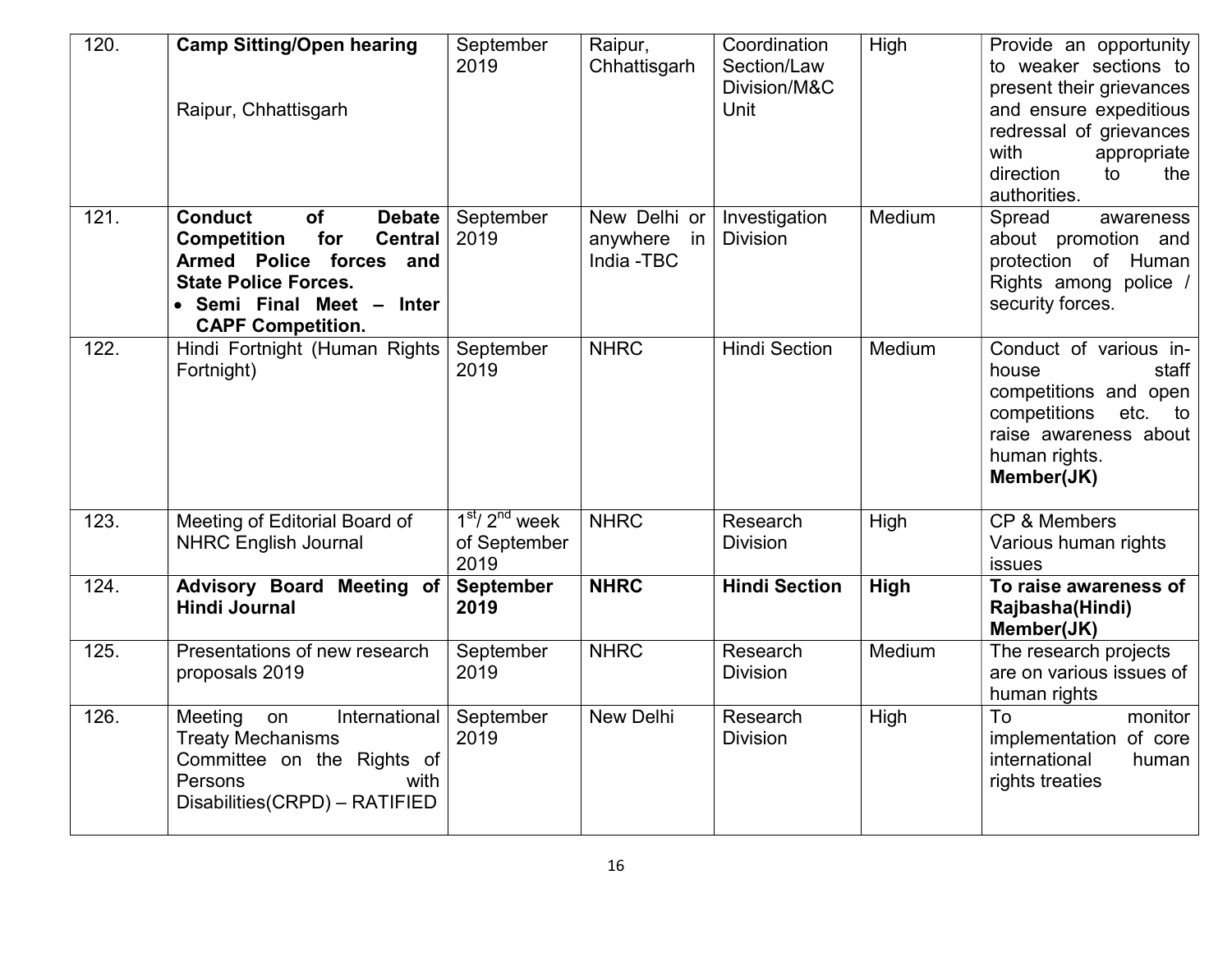| 127. | Meeting of Advisory<br>Final<br>Board on Hindi Journal                                                                                                                                 | September<br>2019 | <b>NHRC</b> | <b>Hindi Section</b>                                               | High      | To be relased on HR<br>Day 2019<br>Member(JK)                                                                                                                                                                                                                                     |
|------|----------------------------------------------------------------------------------------------------------------------------------------------------------------------------------------|-------------------|-------------|--------------------------------------------------------------------|-----------|-----------------------------------------------------------------------------------------------------------------------------------------------------------------------------------------------------------------------------------------------------------------------------------|
| 128. | <b>Award Function for Hindi Essay</b><br><b>Writing Competition</b>                                                                                                                    | September<br>2019 | <b>NHRC</b> | <b>Hindi Section</b>                                               | High      | Member(JK)                                                                                                                                                                                                                                                                        |
| 129. | Use<br>Common<br>Review:<br>of<br>Centers (CSC) for<br>Service<br>increasing outreach of NHRC,<br>through online/ digital platform,<br>up to district Level throughout<br>the country. | September<br>2019 |             | Division/<br>Law<br><b>Computer Cell</b>                           | High      | CSCs,<br>Through<br>complainants will be able<br>to send complaints via e-<br>mail to NHRC and get the<br>online.<br>Human<br>status<br><b>Rights</b><br>Awareness<br>campaign will also be<br>conducted with the help of<br>CSCs.                                                |
| 130. | <b>Video-Conferencing</b><br>for<br>with<br>communicating<br>Govt.<br>Authorities etc and monitoring<br>progress of cases.<br>(at regular intervals with State<br>Governments)         | September<br>2019 |             | Computer Cell/<br>Investigation<br>Division/Law<br><b>Division</b> | High      | Commission will interact<br>with<br>concerned<br>Govt.<br>Authorities (both central<br>and state) over Video-<br>conferencing for speedy<br>disposal<br>of<br>cases,<br>generation<br>awareness<br>etc. Facilitate expeditious<br>disposal<br>and<br>reduce<br>Pendency of cases. |
| 131. | Finalization of Chief Guest,<br>Venue, category of invitees for<br>Human<br><b>Rights</b><br>Day<br>$10^{th}$ Dec 19                                                                   | September<br>2019 | New Delhi   | Coord<br>Section                                                   | $GA$ High | Preparations for<br><b>HR</b><br>day 2019                                                                                                                                                                                                                                         |
| 132. | <b>Conduct</b><br>of<br><b>Debate</b><br>for<br><b>Competition</b><br><b>Central</b><br><b>Armed Police forces</b><br>• Final Meet - Inter CAPF<br><b>Competition</b>                  | September<br>2019 | New Delhi   | Investigation<br><b>Division</b>                                   | Medium    | Spread<br>awareness<br>about promotion and<br>protection of Human<br>Rights among police /<br>security forces.                                                                                                                                                                    |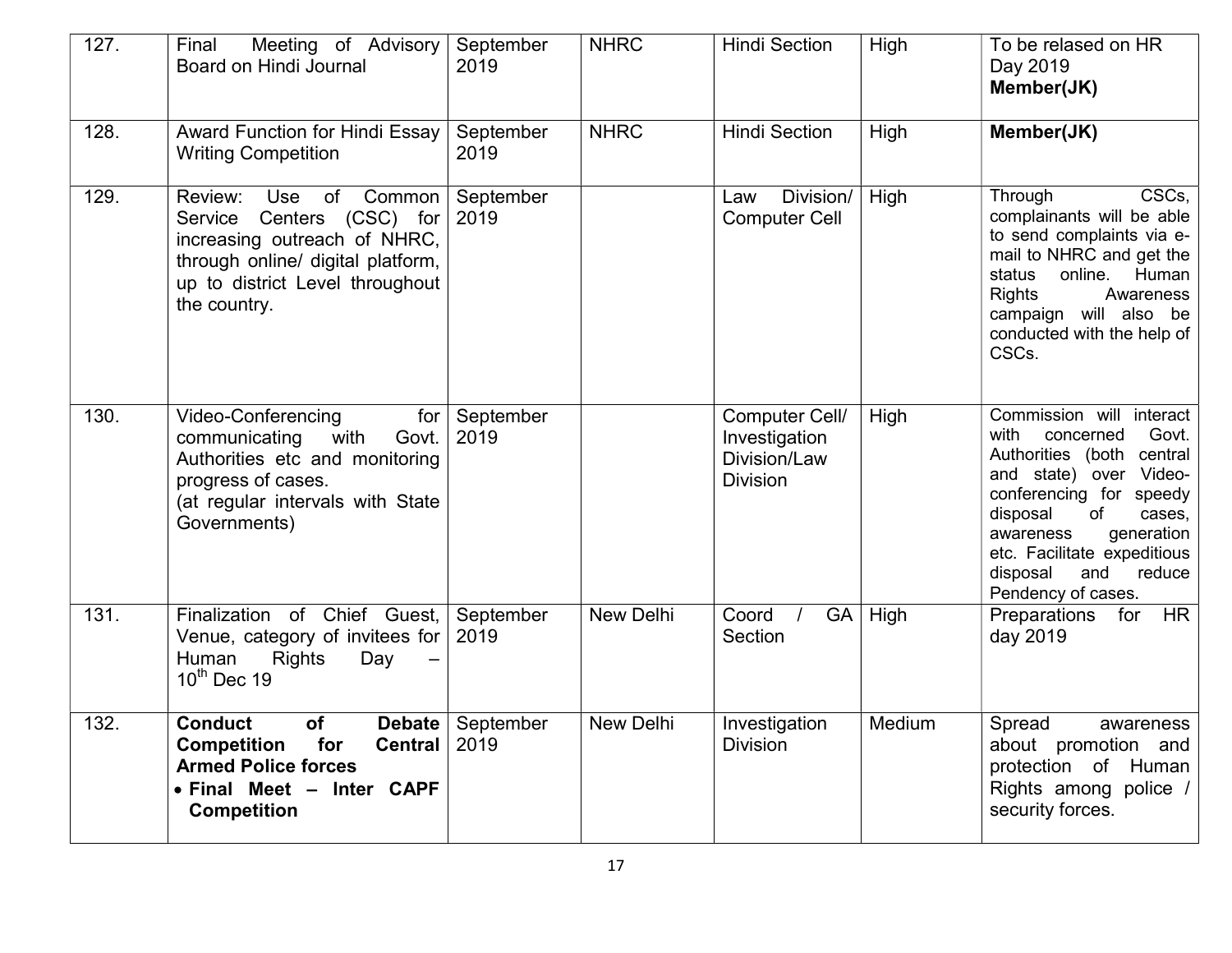| 133. | eOffice<br>Implementation<br>of<br>Software Package in selected<br>Divisions/Sections of NHRC.<br>Establishment<br><b>Sec</b><br>September 2019                                                  | September<br>2019 | <b>NHRC</b> | Computer Cell/<br><b>Estt Sec</b>    | Medium | increase digitisation<br>To<br>office,<br>and<br>paperless<br>NHRC India will make<br>efforts for implementation<br>eOffice<br>software<br>of<br>package in the selected<br>division/ section.<br>Target for 2018-19: 01<br>Sections of Administration<br>Division on pilot basis. |
|------|--------------------------------------------------------------------------------------------------------------------------------------------------------------------------------------------------|-------------------|-------------|--------------------------------------|--------|------------------------------------------------------------------------------------------------------------------------------------------------------------------------------------------------------------------------------------------------------------------------------------|
| 134. | Introduction and assessment of<br>standard core<br>human rights<br>all<br>Schools,<br>curriculum<br>in<br>of<br>security,<br>academies<br>enforcement<br><b>Institutions</b><br>and<br>agencies. | September<br>2019 |             | PRP&P/BL<br><b>Division</b>          | High   | Spread<br>awareness<br>about promotion and<br>protection of Human<br>Rights<br>achieve<br>and<br>uniformity<br>and<br>comprehensive<br><b>HR</b><br>coverage<br>of<br>of Police/<br>curriculum<br>Security forces.                                                                 |
| 135. | <b>Network and Security:</b><br>Optimal use of Internet<br><b>Bandwidth by NHRC</b>                                                                                                              | July-Sep<br>2019  | <b>NHRC</b> | <b>Computer Cell</b>                 | Medium |                                                                                                                                                                                                                                                                                    |
| 136. | Implementation of e-Office<br>Software Package in selected<br><b>Divisions/Sections of NHRC</b><br>(GA Section)                                                                                  | July-Sep<br>2019  | <b>NHRC</b> | Computer Cell '<br><b>GA Section</b> | High   |                                                                                                                                                                                                                                                                                    |
| 137. | e-Address Book for maintaining<br>records of participants of<br>NHRC events and sending<br>communications.                                                                                       | July-Sep<br>2019  | <b>NHRC</b> | <b>Computer Cell</b>                 | Medium |                                                                                                                                                                                                                                                                                    |
| 138. | Migration of RTMIS software to<br>Cloud                                                                                                                                                          | July-Sep<br>2019  | <b>NHRC</b> | <b>Computer Cell</b>                 | Medium |                                                                                                                                                                                                                                                                                    |
| 139. | <b>Migration of Despatch Software</b><br>to Cloud                                                                                                                                                | July-Sep<br>2019  | <b>NHRC</b> | <b>Computer Cell</b>                 | Medium |                                                                                                                                                                                                                                                                                    |
| 140. | <b>Security Audit of HRCNet</b><br>Portal                                                                                                                                                        | July-Sep<br>2019  | <b>NHRC</b> | <b>Computer Cell</b>                 | High   |                                                                                                                                                                                                                                                                                    |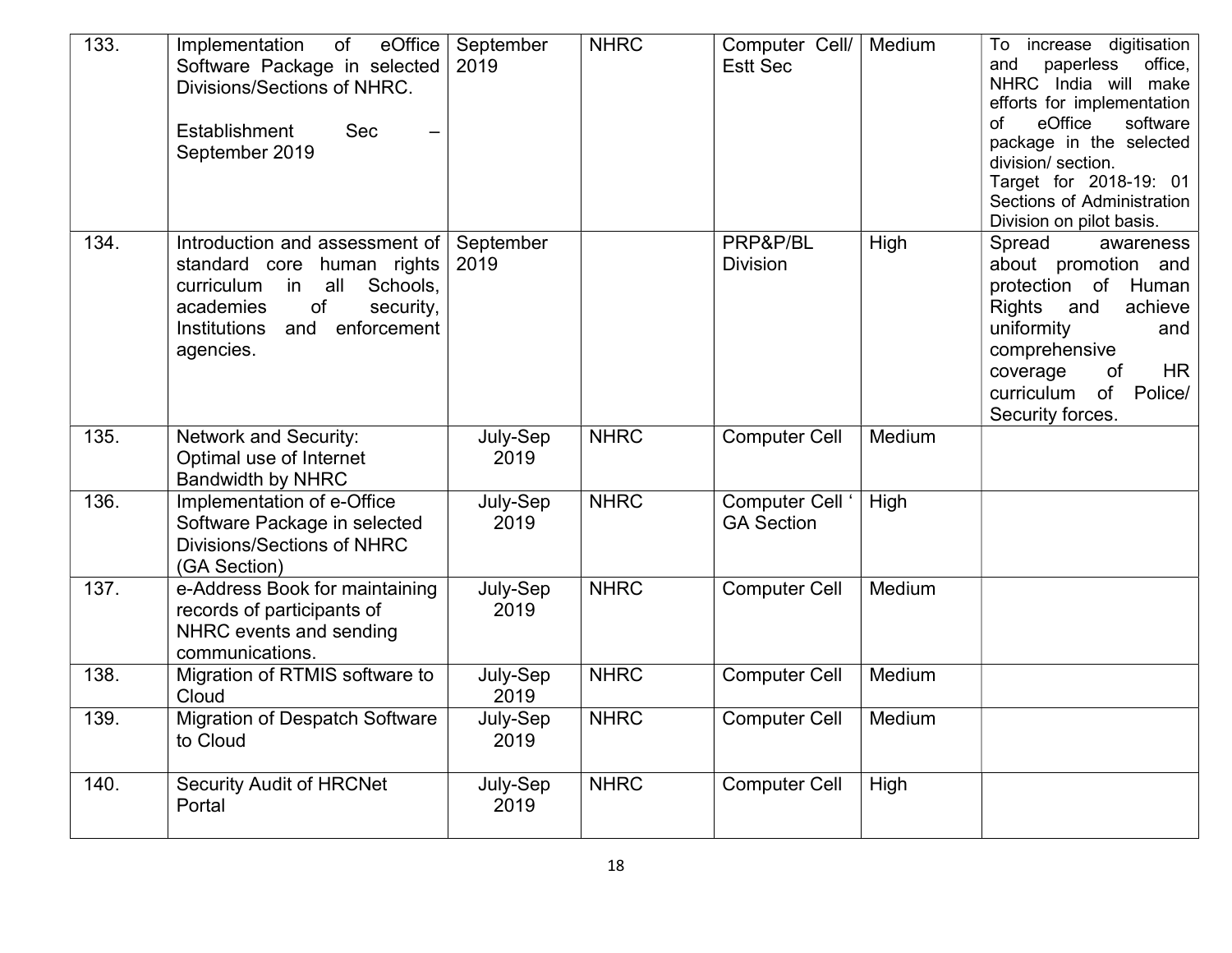| 141. | Integration and<br>operationalisation of existing<br><b>Complaint Management</b>                          | July-Sep<br>2019 | <b>NHRC</b> | <b>Computer Cell</b> | High |
|------|-----------------------------------------------------------------------------------------------------------|------------------|-------------|----------------------|------|
| 142. | System (CMS) on Cloud<br>Migration of old data of Punjab<br>and Haryana SHRCs to<br><b>HRCNet and CMS</b> | July-Sep<br>2019 | <b>NHRC</b> | <b>Computer Cell</b> | High |
| 143. | Migration of old data of<br>Rajasthan SHRC to HRCNet<br>and CMS                                           | July-Sep<br>2019 | <b>NHRC</b> | <b>Computer Cell</b> | High |

| $3^{\text{rd}}$ | Quarter - October to December 2019                                                                                                                     |                                                                               |                  |                                    |             |                                                                                               |  |
|-----------------|--------------------------------------------------------------------------------------------------------------------------------------------------------|-------------------------------------------------------------------------------|------------------|------------------------------------|-------------|-----------------------------------------------------------------------------------------------|--|
| SI.<br>No.      | <b>Activity</b>                                                                                                                                        | Date/Month                                                                    | <b>Place</b>     | <b>Section Unit</b>                |             | <b>Assessment</b><br>/Remarks                                                                 |  |
| 144.            | <b>APF Senior Executive Officers'</b><br>(SEO) Meeting<br>APF Annual Meeting and<br><b>Biennial Conference</b>                                         | fixed<br>As<br>by<br><b>APF</b><br>meeting<br>Last<br>held in October<br>2019 |                  | Coordination<br><b>Section</b>     | <b>High</b> | Knowledge<br>sharing<br>member<br>between<br>NHRIS.<br>specific<br>initiatives/ projects etc. |  |
| 145.            | Annual Press Conference of<br>Chairperson on Foundation<br>Day                                                                                         | $12^{\text{th}}$<br>October<br>2019                                           | New Delhi        | M&C Unit                           | High        |                                                                                               |  |
| 146.            | <b>Conference</b><br><b>Restorative</b><br>on<br>&<br><b>Victim</b><br><b>Justice</b><br>Compensation - Issues and<br>challenges                       | October,<br>2019                                                              | <b>Bangalore</b> | <b>Research</b><br><b>Division</b> | High        | Member (JK)                                                                                   |  |
| 147.            | National seminar on Bonded<br>Labour system                                                                                                            | October 2019                                                                  | New Delhi        | PRP&P/BL<br><b>Division</b>        | High        | Sensitization of of the<br>stakeholders<br>with<br>regard to BL Act                           |  |
| 148.            | <b>Function</b><br><b>Award</b><br>the<br>for<br>of<br><b>Awardees</b><br><b>Mahatma</b><br><b>Gandhi Hindi Writing Award</b><br><b>Scheme 2016-17</b> | <b>October</b><br>2019                                                        | <b>NHRC</b>      | <b>Hindi Section</b>               | High        | To raise awareness<br>of Rajbasha(Hindi)<br>Member(JK)                                        |  |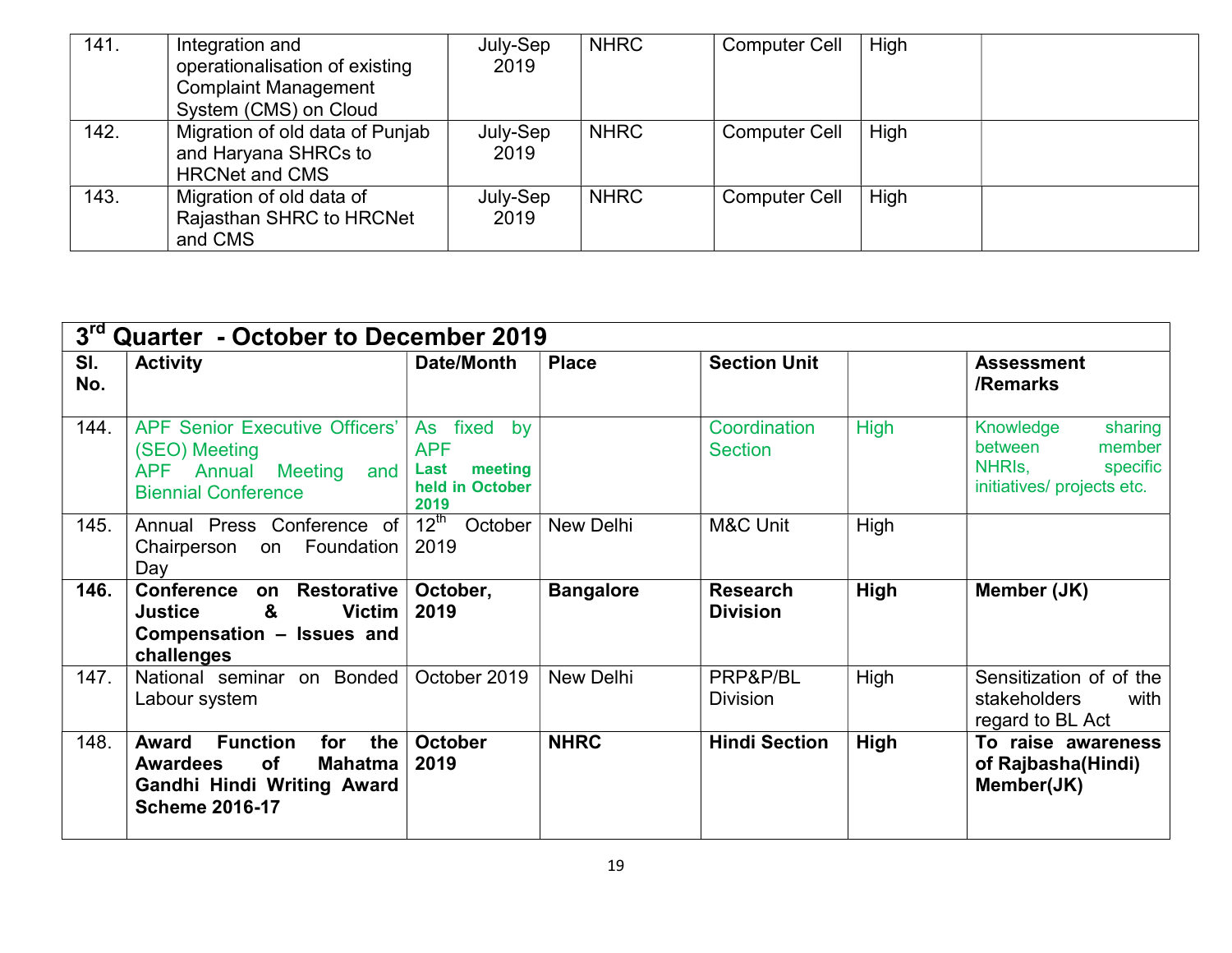| 149.         | and release<br>Updating<br>of<br>revised Procedure Regulations-<br>2018                                                                                                           | October 2019                 |                                     | Division/<br>Law<br>Coordination<br><b>Section</b> | <b>High</b>    | Returned by MHA for<br>further clarifications.<br>Matter under process<br>with Law Division.                                                                                                                                                                                                            |
|--------------|-----------------------------------------------------------------------------------------------------------------------------------------------------------------------------------|------------------------------|-------------------------------------|----------------------------------------------------|----------------|---------------------------------------------------------------------------------------------------------------------------------------------------------------------------------------------------------------------------------------------------------------------------------------------------------|
| 150.         | <b>Revision of Manual for District</b><br>Magistrate                                                                                                                              | October 2019                 | <b>NHRC</b>                         | Research<br><b>Division</b>                        | High           | To<br>institutionalize<br>systems to address<br>issues faced within<br>outside<br>and<br>by the<br>workspace<br>companies                                                                                                                                                                               |
| 151.         | Processing<br>of proposal for<br>amendment to the PHR Act<br>1993.                                                                                                                | October 2019                 | <b>NHRC</b>                         | Coordination<br><b>Section</b>                     | <b>Medium</b>  | Matter under process<br>with MHA                                                                                                                                                                                                                                                                        |
| 152.         | online<br>Commencement<br>of<br>through<br>Certificate<br>Course<br><b>IGNOU</b>                                                                                                  | October 2019                 |                                     | PRP&P/BL<br><b>Division</b>                        | Medium         | To spread HR education<br>among<br>masses<br>including<br>students,<br>NGO's, activists etc.                                                                                                                                                                                                            |
| 153.         | Internship<br><b>Short</b><br><b>Term</b><br>for<br>Law<br><b>Programmes</b><br><b>Students</b>                                                                                   | October-<br><b>November</b>  | NHRC,<br><b>New</b><br><b>Delhi</b> | <b>SRO(T) Unit</b>                                 | <b>Medium</b>  | 40-50 Students                                                                                                                                                                                                                                                                                          |
|              |                                                                                                                                                                                   |                              |                                     |                                                    |                |                                                                                                                                                                                                                                                                                                         |
| 154.<br>155. | eOffice<br>of<br>Implementation<br>Software Package in selected<br>Divisions/Sections of NHRC.<br><b>Law Division</b><br>Audit<br>Annual<br>Statutory<br>$\overline{\phantom{a}}$ | October 2019<br>October 2019 |                                     | Computer Cell/<br><b>Law Division</b><br>Accounts  | Medium<br>High | To increase digitization<br>paperless<br>and<br>office,<br>NHRC India will make<br>efforts for implementation<br>eOffice<br>software<br>of<br>package in the selected<br>division/ section.<br>Target for 2018-19: 01<br>Sections of Administration<br>Division on pilot basis.<br>Approx. Rs. 45 crore |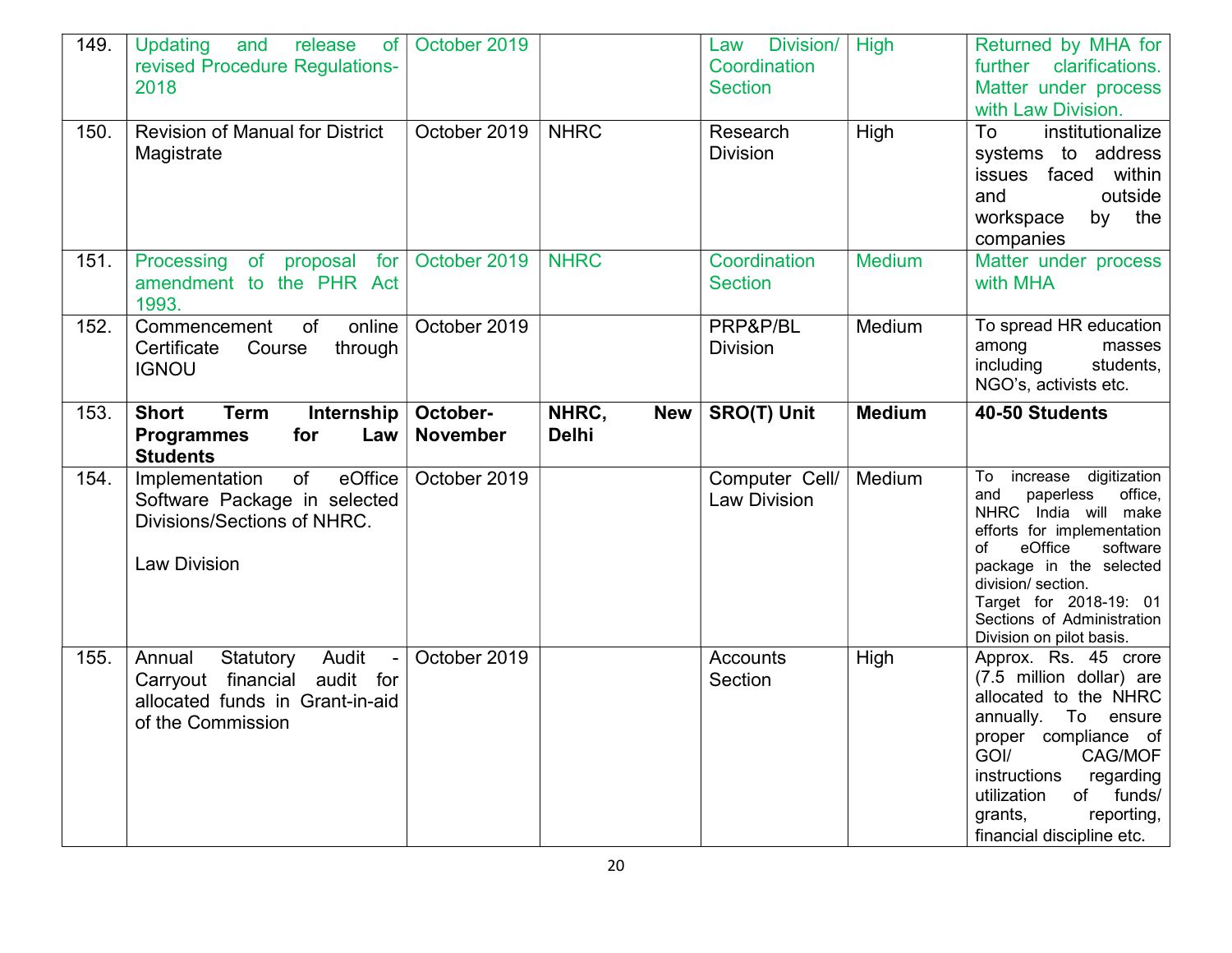| 156. | Hindi Seminar on thematic<br>issues in different regions of<br>the country - Social Reforms<br>and challenges of Human<br>Rights.                  | <b>October</b><br>2019  | <b>Shri</b><br>Guru<br><b>Dev</b><br><b>Nanak</b><br>University,<br><b>Amritsar</b><br>(Punjab) | <b>Hindi Unit</b>                                                                   | High        | To raise Awareness<br>of Rajbhasha (Hindi)<br>Member (JK)                                                           |
|------|----------------------------------------------------------------------------------------------------------------------------------------------------|-------------------------|-------------------------------------------------------------------------------------------------|-------------------------------------------------------------------------------------|-------------|---------------------------------------------------------------------------------------------------------------------|
| 157. | • Revised Edition on Manual of<br>Human Rights for Police<br><b>Officers</b><br>• NHRC Annual Programmer-<br>cum Telephone Directory               | October 2019            | <b>NHRC</b>                                                                                     | Concerned<br>Divisions may<br>update/review<br>the booklets<br>before<br>publishing | High        |                                                                                                                     |
| 158. | Short<br>orientation<br>term<br>programme for State Police<br>Forces on investigation issues,<br>especially on Police/ Judicial<br>Custody issues. | October<br>2019         | Assam                                                                                           | Investigation<br><b>Division</b>                                                    | Medium      | sensitize<br>To<br>police<br>personnel<br>and<br>their<br>improve<br>functioning<br>in<br>these<br>sensitive areas. |
| 159. | Review meeting of<br>implementation of UPR-III                                                                                                     | November<br>2019        | <b>NHRC</b>                                                                                     | Research<br><b>Division</b>                                                         | High        | SG - Various human<br>rights issues                                                                                 |
| 160. | Meeting of Editorial Board of<br><b>NHRC English Journal</b>                                                                                       | November<br>2019        | <b>NHRC</b>                                                                                     | Research<br><b>Division</b>                                                         | High        | CP & Members<br>Raising human rights<br>awareness                                                                   |
| 161. | <b>Meeting of Core Group on</b><br><b>LGBTI</b>                                                                                                    | <b>November</b><br>2019 | <b>NHRC</b>                                                                                     | <b>Research</b><br><b>Division</b>                                                  | <b>High</b> | <b>Rights of LGBTI</b><br>Member(JK)                                                                                |
| 162. | Workshop on Rights of LGBT                                                                                                                         | November<br>2019        | <b>NHRC</b>                                                                                     | Research<br><b>Division</b>                                                         | High        | <b>Rights of LGBTI</b>                                                                                              |
| 163. | Expert Committee for the<br>revision of<br>Glossary of<br><b>Rights</b><br><b>Terms</b><br>Human<br>(English to Hindi and Hindi to<br>English)     | <b>November</b><br>2019 | <b>NHRC</b>                                                                                     | <b>Hindi Section</b>                                                                | High        | Member(JK)                                                                                                          |
| 164. | Photo exhibition on the November<br>occasion of Human Rights Day<br>(10.12.2019)                                                                   | 2019                    | New Delhi                                                                                       | M&C Unit                                                                            | High        | Material for photo<br>exhibition at venue of<br>HR Day function                                                     |
| 165. | <b>NHRC</b><br>Printing<br>of<br>Diary/Calendar/ 2019<br>Report<br>and                                                                             | Annual   November       |                                                                                                 | <b>GA Section</b>                                                                   | High        |                                                                                                                     |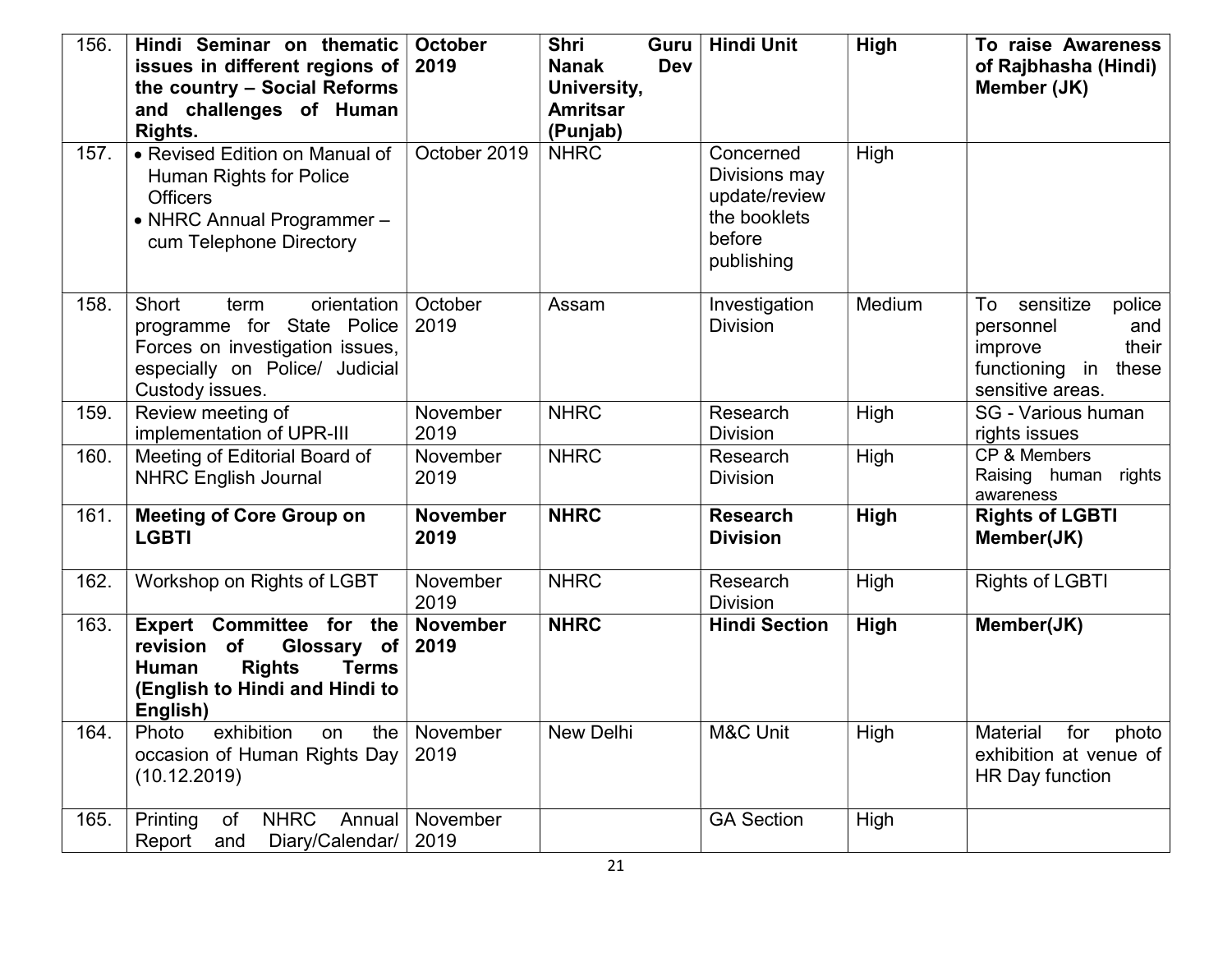|      | <b>Greeting Cards 2019</b>                                                                                                               |                         |                        |                                                                         |             |                                                                                                                                                                                                                   |
|------|------------------------------------------------------------------------------------------------------------------------------------------|-------------------------|------------------------|-------------------------------------------------------------------------|-------------|-------------------------------------------------------------------------------------------------------------------------------------------------------------------------------------------------------------------|
| 166. | Workshop on Elimination of November<br><b>Bonded Labour System</b>                                                                       | 2019                    | Hyderabad<br>Telangana | PRP&P/BL<br><b>Division</b>                                             | High        |                                                                                                                                                                                                                   |
| 167. | Expert Committee<br>for<br>the $ $<br>revision of Glossary of Human<br>Rights Terms (English to Hindi<br>and Hindi to English)           | November<br>2019        | <b>NHRC</b>            | <b>Hindi Section</b>                                                    | High        | Member(JK)                                                                                                                                                                                                        |
| 168. | International<br>Meeting<br>on<br><b>Treaty Mechanisms</b><br>Committee on the Enforced<br>Disappearances (CED) - NOT<br><b>RATIFIED</b> | November<br>2019        |                        | <b>Law Division</b>                                                     | High        | monitor<br>To<br>implementation<br>of<br>international<br>core<br>human rights treaties                                                                                                                           |
| 169. | Workshop for Media Persons<br>in different parts of the country                                                                          | November<br>2019        | Bengaluru              | M&C Unit                                                                | High        | To be decided by the<br>Commission<br>and<br>expenses to be met<br>from the grants-in-aid<br>of the Commission                                                                                                    |
| 170. | Auctioning of obsolete items                                                                                                             | Oct to<br>Nov<br>2019   | <b>NHRC</b>            | <b>GA Section</b>                                                       | High        | of<br>Preparing<br>list<br>obsolete<br>items,<br>of Auction<br>Issuance<br>notice, Selection of<br>firm. Dispose off all<br>the obsolete items                                                                    |
| 171. | Finalization and release of<br>NHRC English Journal 2019                                                                                 | 10 Dec. 2019            | <b>New Delhi</b>       | Research<br><b>Division</b>                                             | High        | Raising human rights<br>awareness                                                                                                                                                                                 |
| 172. | Celebration of Human Rights<br>Day, 10 <sup>th</sup> December, 2019.                                                                     | <b>December</b><br>2019 |                        | Coordination/<br><b>GA Section</b>                                      | <b>High</b> | Celebration along with<br>accompanying events,<br>with all employees<br>and stake holders.                                                                                                                        |
| 173. | <b>Camp Sitting/Open hearing</b><br>For Kerala & Lakshadweep                                                                             | <b>December</b><br>2019 | Kochi, Kerala          | Coordination<br>Section/<br><b>Law Division/</b><br><b>M&amp;C Unit</b> | <b>High</b> | Provide<br>an<br>opportunity to weaker<br>sections to present<br>their grievances and<br>expeditious<br>ensure<br>redressal<br><b>of</b><br>grievances<br>with<br>direction<br>appropriate<br>to the authorities. |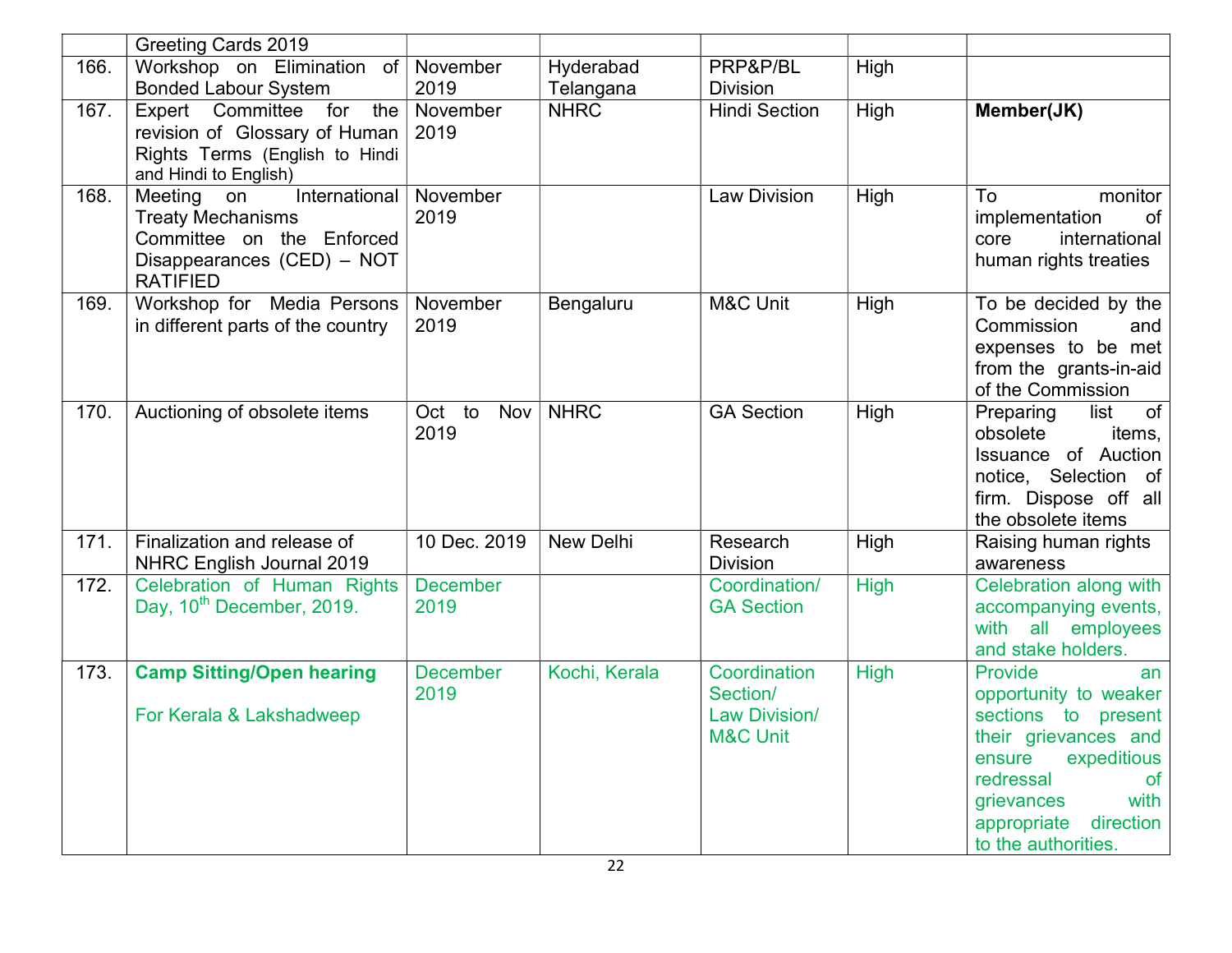| 174. | <b>Winter Internship Programme</b>                                                                                                          | December-<br>January    | NHRC,<br><b>New</b><br><b>Delhi</b>                                                    | <b>SRO(T) Unit</b>          | High   | 50-60 Interns                                                                                           |
|------|---------------------------------------------------------------------------------------------------------------------------------------------|-------------------------|----------------------------------------------------------------------------------------|-----------------------------|--------|---------------------------------------------------------------------------------------------------------|
| 175. | <b>Hindi Seminar on Human</b><br><b>Dignity, State Sovereignty</b><br>and International Justice                                             | <b>December</b><br>2019 | Osmania<br><b>University</b><br>or Shri<br>Venkateswara<br>University,<br>Tirupati, AP | <b>Hindi Section</b>        | High   | • To raise awareness<br>of Rajbasha(Hindi)<br>• Social Justice and<br><b>Human Rights</b><br>Member(JK) |
| 176. | Organization<br><b>of</b><br>Hindi<br>Seminar on Panchayatti Raj<br>Institutions,<br>Women<br><b>Empowerment and Human</b><br><b>Rights</b> | <b>December</b><br>2019 | <b>Indira Gandhi</b><br><b>National Tribal</b><br>University,<br><b>Amarkantak</b>     | <b>Hindi Section</b>        | High   | To raise awareness<br>of Rajbasha(Hindi)<br>Member(JK)                                                  |
| 177. | Meeting of Core Group on<br>disability and elderly persons                                                                                  | December<br>2019        | <b>NHRC</b>                                                                            | Research<br><b>Division</b> | High   | Rights of persons with<br>disability                                                                    |
| 178. | Meeting of Core Group on<br>Women                                                                                                           | December<br>2019        | <b>NHRC</b>                                                                            | Research<br><b>Division</b> | High   | Member(JK)<br>Rights of women                                                                           |
| 179. | Preparation of statements and<br>charts for workshops,<br>seminars, newsletters, website<br>and Parliament Questions                        | Oct-Dec 2019            | <b>NHRC</b>                                                                            | <b>Computer Cell</b>        | Medium |                                                                                                         |
| 180. | <b>Network and Security:</b><br>Monitoring of optimal use of<br>Internet bandwidth                                                          | Oct-Dec 2019            | <b>NHRC</b>                                                                            | <b>Computer Cell</b>        | Medium |                                                                                                         |
| 181. | Implementation of e-Office<br>Software Package in selected<br>Divisions/Sections of NHRC<br>(Coordination Section)                          | Oct-Dec 2019            | <b>NHRC</b>                                                                            | <b>Computer Cell</b>        | Medium |                                                                                                         |
| 182. | <b>Migration of e-Meeting Planner</b><br>software to Cloud                                                                                  | Oct-Dec 2019            | <b>NHRC</b>                                                                            | <b>Computer Cell</b>        | Medium |                                                                                                         |
| 183. | <b>Migration of Parliament</b><br>Questions MIS (PQMIS)<br>software to Cloud                                                                | Oct-Dec 2019            | <b>NHRC</b>                                                                            | <b>Computer Cell</b>        | Medium |                                                                                                         |
| 184. | <b>Migration of NHRC Today</b><br>software to Cloud                                                                                         | Oct-Dec 2019            | <b>NHRC</b>                                                                            | <b>Computer Cell</b>        | Medium |                                                                                                         |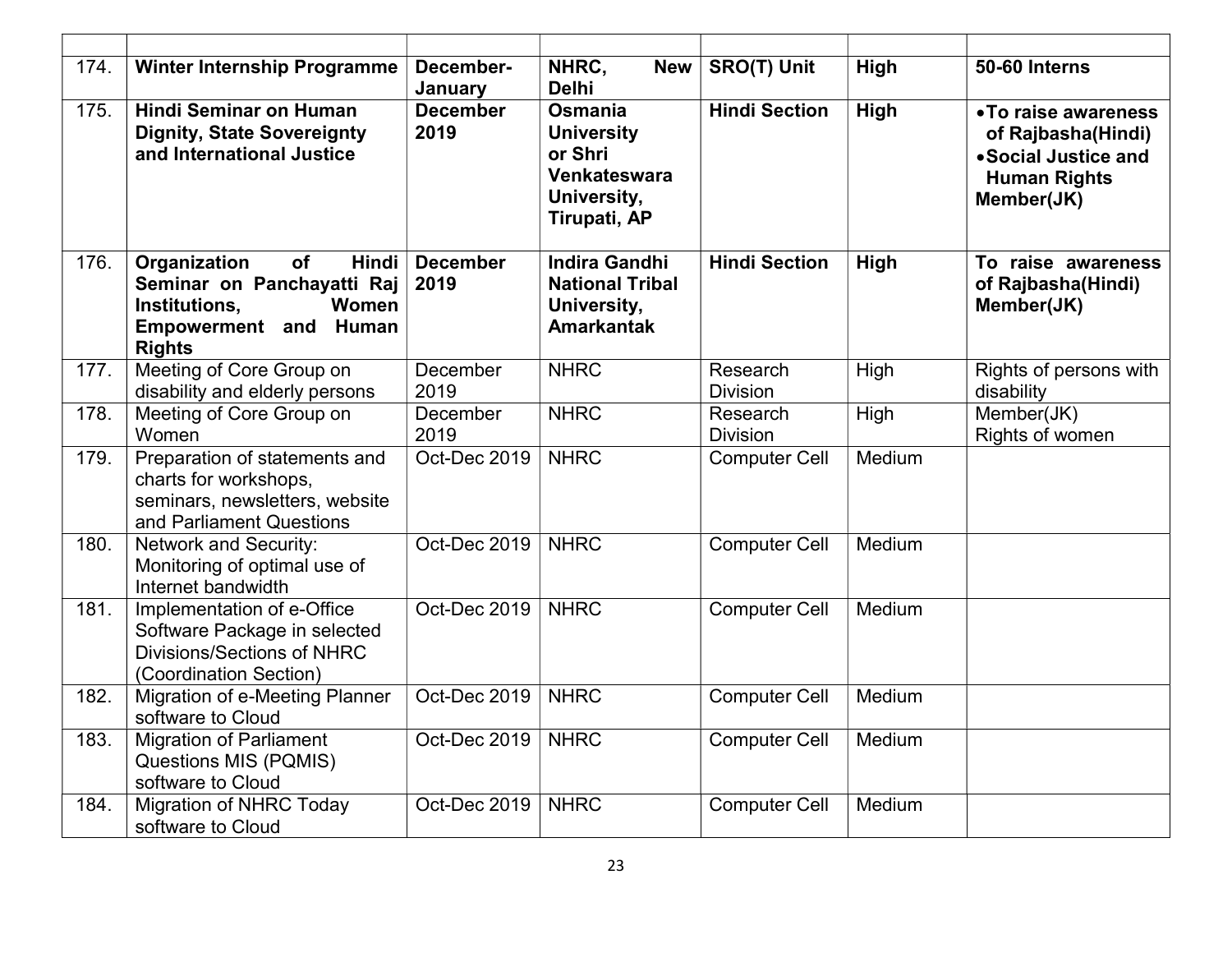| 185.                              | Migration of old data of other<br>SHRCs such as M.P, Gujarat to<br><b>HRCNet and CMS</b>                                                                      | Oct-Dec 2019      | <b>NHRC</b>                   | <b>Computer Cell</b>           | Medium          |                                                                                                                                                                         |  |  |  |  |
|-----------------------------------|---------------------------------------------------------------------------------------------------------------------------------------------------------------|-------------------|-------------------------------|--------------------------------|-----------------|-------------------------------------------------------------------------------------------------------------------------------------------------------------------------|--|--|--|--|
|                                   | 4 <sup>th</sup> Quarter - January to March 2020                                                                                                               |                   |                               |                                |                 |                                                                                                                                                                         |  |  |  |  |
| $\overline{\mathsf{SI}}$ .<br>No. | <b>Activity</b>                                                                                                                                               | <b>Date/Month</b> | <b>Place</b>                  | <b>Section Unit</b>            | <b>Priority</b> | <b>Assessment</b><br>/Remarks                                                                                                                                           |  |  |  |  |
| 186.                              | <b>GANHRI Bureau and Annual</b><br><b>Meetings</b>                                                                                                            | January 2020      | To be decided                 | Coordination                   | <b>High</b>     | Knowledge<br>sharing<br>between<br>member<br>NHRIs,<br>specific<br>initiatives / projects etc.                                                                          |  |  |  |  |
| 187.                              | CP/Secretary-level Meeting of<br>NHRC and all other Deemed<br><b>Member</b><br><b>National</b><br>Commissions,<br>including<br><b>NCPCR (Special invitee)</b> | January 2020      | <b>NHRC</b>                   | Coordination<br><b>Section</b> | <b>High</b>     | Collective<br>understanding<br>and<br>approach to handle<br>related<br><b>issues</b><br>to<br>rights<br>human<br>more<br>effectively.                                   |  |  |  |  |
| 188.                              | Workshop on Elimination<br>of<br><b>Bonded Labour System</b>                                                                                                  | January 2020      | <b>Bhubaneshwar</b><br>Odisha | PRP&P/BL<br><b>Division</b>    | High            | Sensitization<br>of<br>stakeholders<br>with<br>regard to BL Act                                                                                                         |  |  |  |  |
| 189.                              | Grant of Annual Increment in<br>respect of all officers/staff                                                                                                 | January 2020      | <b>NHRC</b>                   | <b>Estt Section</b>            | High            |                                                                                                                                                                         |  |  |  |  |
| 190.                              | <b>National Conference on LGBTI</b>                                                                                                                           | January 2020      | Kolkata                       | Research<br><b>Division</b>    | High            | MJK-Rights of LGBTI                                                                                                                                                     |  |  |  |  |
| 191.                              | Meeting of Core Group on<br>Children                                                                                                                          | January 2020      | <b>NHRC</b>                   | Research<br><b>Division</b>    | High            | MJK-Rights of<br>children                                                                                                                                               |  |  |  |  |
| 192.                              | Winter Internship Programme<br>(Dec 2018 to January 2019) &<br>Short<br>Term<br>Internship<br>Progarmme for Law students                                      | January 2020      | <b>NHRC</b>                   | SRO(Trg) Unit                  | High            | To sensitize, train and<br>educate students on the<br>wide range of human<br>rights issues. Approx.<br>300 students are to be<br>trained<br>in<br>these<br>internships. |  |  |  |  |
| 193.                              | Online<br>Course<br>Human<br>on<br>Rights for in- service personnel                                                                                           | January 2020      |                               | PRP&P/BL<br><b>Division</b>    | Medium          | To help in-service Police,<br>Judicial and other services<br>Personnel to learn about<br>the human rights and their<br>duties/<br>responsibilities/                     |  |  |  |  |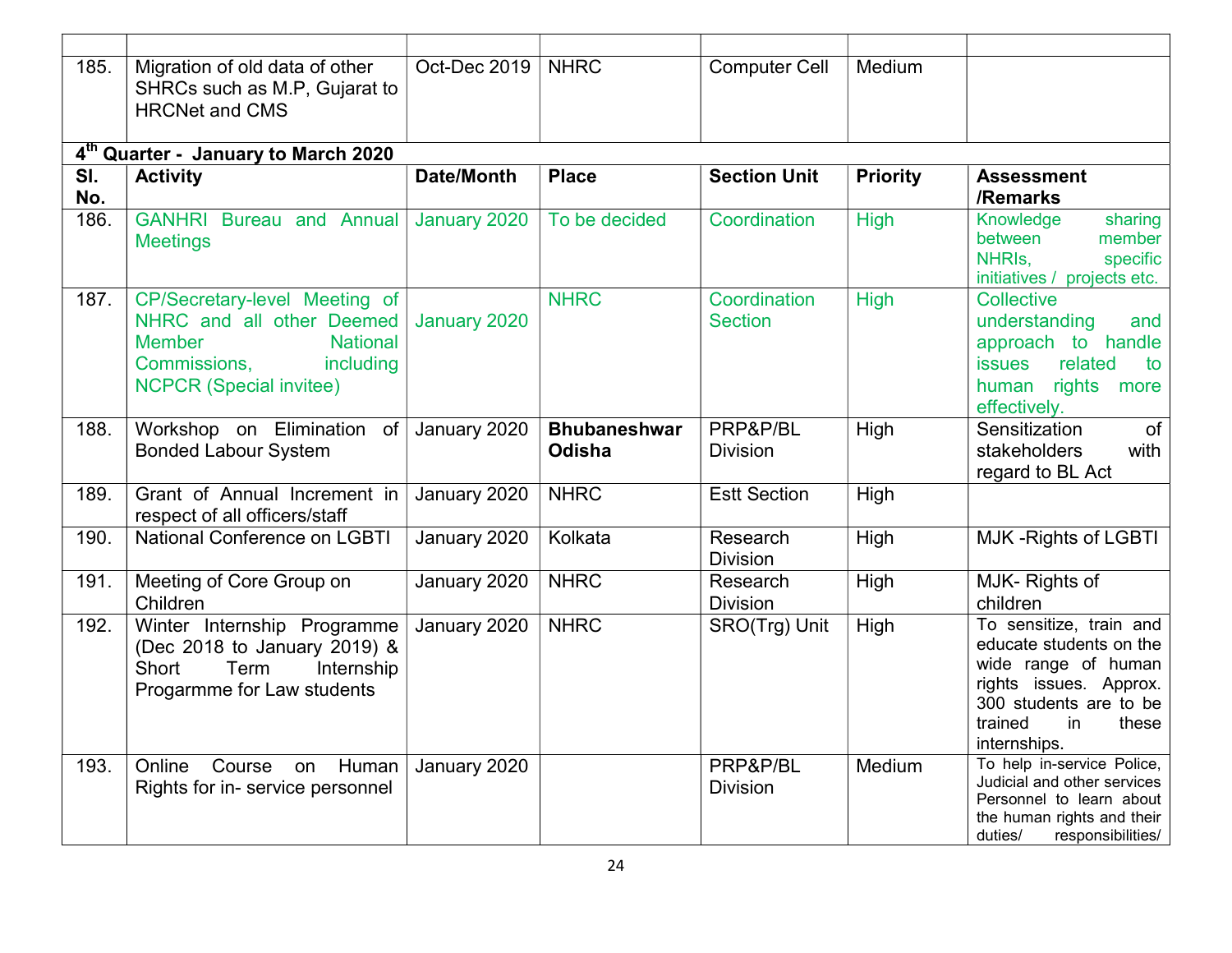|      |                                                                                                                      |                               |                           |                             |               | best practices etc.                                                                                                                                                                                                                                               |
|------|----------------------------------------------------------------------------------------------------------------------|-------------------------------|---------------------------|-----------------------------|---------------|-------------------------------------------------------------------------------------------------------------------------------------------------------------------------------------------------------------------------------------------------------------------|
| 194. | <b>Online Educational Courses on</b><br><b>Rights</b><br>through<br>Human<br><b>SWAYAM Portal (UGC)</b>              | January 2020                  |                           | PRP&P/BL<br><b>Division</b> | Medium        | To teach the general<br>public about human<br>rights<br>online<br>by<br>access.                                                                                                                                                                                   |
| 195. | Introduction<br>of Sensitization<br>program for select Group<br>Officers-<br>Probationers<br>Trainees.               | January 2020                  |                           | SRO (Trg) Unit              | Medium        | <b>Focuses</b><br>on<br>of<br>sensitization<br><b>Services</b><br>Group-I<br><b>IPS</b><br>(IAS/<br>etc)<br>probationers<br>on<br>issues related to HR<br>from the perspective<br>of<br>district<br>level<br>functioning in<br>their<br>initial years in service. |
| 196. | Edition<br>Revised<br>of<br>Human<br>Manual<br>for<br><b>Rights</b><br><b>District</b><br>Magistrates                | January 2020                  | <b>New Delhi</b>          | Research<br><b>Division</b> | High          | To raise awareness<br>of<br>protection<br>for<br>human rights                                                                                                                                                                                                     |
| 197. | Distribution of NHRC<br><b>English and Hindi Manual</b><br>of<br><b>Distribution</b><br>Manavadhikar Sunchika        | January 2020                  | <b>New Delhi</b>          | <b>Publication Unit</b>     | High          | Dissemination of the<br>information/material<br>on human rights                                                                                                                                                                                                   |
| 198. | <b>Moot Court Competition</b>                                                                                        | January-<br><b>March 2020</b> |                           | <b>SRO(T) Unit</b>          | High          | 100 + Law Students                                                                                                                                                                                                                                                |
| 199. | <b>Introduction of Sensitization</b><br><b>Program for select Grp 1</b><br><b>Officers-</b><br>probationers/Trainees | January-<br><b>March 2020</b> | NHRC, New<br><b>Delhi</b> | <b>SRO(T) Unit</b>          | <b>Medium</b> | <b>Focuses</b><br>on<br>sensitization of Grp.1<br>(IAS/IPS,<br><b>Services</b><br>etc.) Probationerson<br>issues nrelated ro HR<br>from the perspective<br><b>District</b><br>Level<br>οf<br>functionaries in their<br>initial years in service.                  |
| 200. | Human<br><b>Conference</b><br>on<br><b>Trafficking</b>                                                               | February<br>2020              | Kolkata                   | Research<br><b>Division</b> | <b>High</b>   | <b>Issues</b><br>and<br>challenges<br>Member(JK)                                                                                                                                                                                                                  |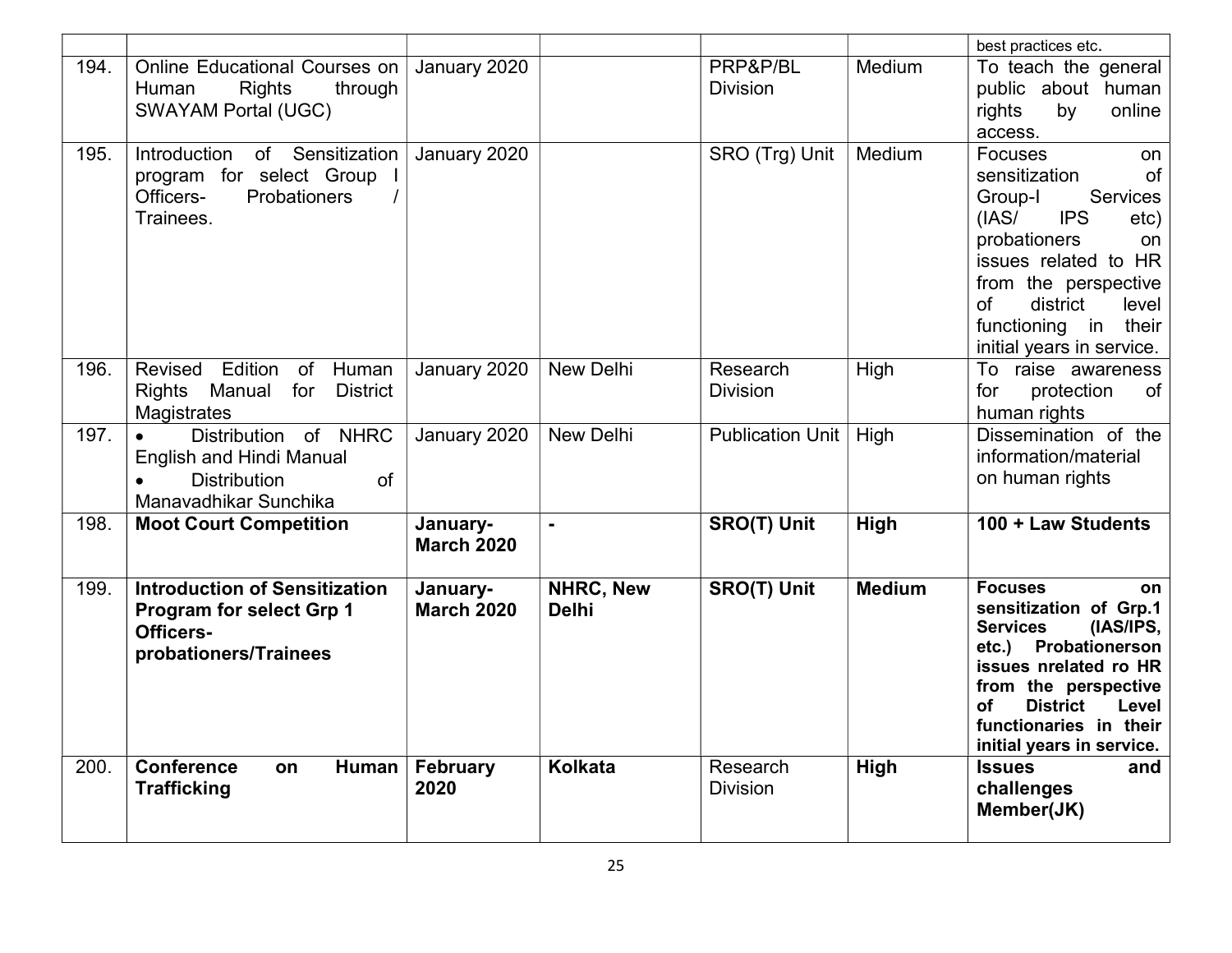| 201. | National Seminar on Manual<br>Scavenging:<br>and<br><b>Issues</b><br>Challenges                                                                        | February<br>2020                                                | New Delhi                         | PRP&P/BL<br><b>Division</b>                                            | High          | Sensitization of<br>the<br>stakeholders<br>with<br>regard to<br>issued<br>pertaining to<br>Manual<br>Scavenging                                                                                                   |
|------|--------------------------------------------------------------------------------------------------------------------------------------------------------|-----------------------------------------------------------------|-----------------------------------|------------------------------------------------------------------------|---------------|-------------------------------------------------------------------------------------------------------------------------------------------------------------------------------------------------------------------|
| 202. | Meeting of Core Group on<br>Business, Environment and<br>Human Rights                                                                                  | February<br>2020                                                | <b>NHRC</b>                       | Research<br><b>Division</b>                                            | High          | Hon'ble CP<br><b>Business and Human</b><br><b>Rights</b>                                                                                                                                                          |
| 203. | <b>Camp Sitting/Open hearing at</b><br>regional levels<br>For Punjab,<br>Haryana and<br>Chandigarh                                                     | February<br>2020                                                | <b>Chandigarh</b>                 | Coordination<br><b>Section/Law</b><br>Division/<br><b>M&amp;C Unit</b> | <b>High</b>   | Provide<br>an<br>opportunity to weaker<br>sections to present<br>their grievances and<br>expeditious<br>ensure<br>redressal<br><b>of</b><br>with<br>grievances<br>direction<br>appropriate<br>to the authorities. |
| 204. | <b>Short</b><br><b>Term</b><br>Internship<br>for<br>Law<br><b>Programmes</b><br><b>Students</b>                                                        | February-<br><b>March 2020</b>                                  | NHRC, New<br><b>Delhi</b>         | <b>SRO(T) Unit</b>                                                     | <b>Medium</b> | 20-30 Students                                                                                                                                                                                                    |
| 205. | <b>APF</b><br>Annual<br>Financial<br><b>Contribution [USD</b><br>1,50,000]<br>and GANHRI Annual Financial<br>Contribution [5000 CHF (Swiss<br>Francs)] | <b>March 2020</b>                                               |                                   | Coordination<br><b>Section</b>                                         | <b>Hlgh</b>   | As per the schedule<br>of GANHRI/APF                                                                                                                                                                              |
| 206. | <b>CFNHRI Annual Meeting</b>                                                                                                                           | 2020<br><b>March</b><br>(Last meeting<br>held in March<br>2019) | As decided<br>by<br><b>CFNHRI</b> | Coordination<br><b>Section</b>                                         | <b>High</b>   | Knowledge<br>sharing<br>between<br>member<br>NHRIS,<br>specific<br>initiatives/projects etc.                                                                                                                      |
| 207. | Meeting of the Core Group on<br><b>Bonded and Migrant Labour</b>                                                                                       | March 2020                                                      | <b>NHRC</b>                       | PRP&P/BL<br><b>Division</b>                                            | High          | of<br>Assessment<br>implementation of the<br>Acts                                                                                                                                                                 |
| 208. | Presentations / Review on the<br>ongoing research projects                                                                                             | March 2020                                                      | <b>NHRC</b>                       | Research<br><b>Division</b>                                            | High          | The research projects<br>are on various issues<br>of human rights                                                                                                                                                 |
| 209. | <b>Network and Security:</b>                                                                                                                           | Jan-Mar 2020                                                    | <b>NHRC</b>                       | <b>Computer Cell</b>                                                   | Medium        |                                                                                                                                                                                                                   |